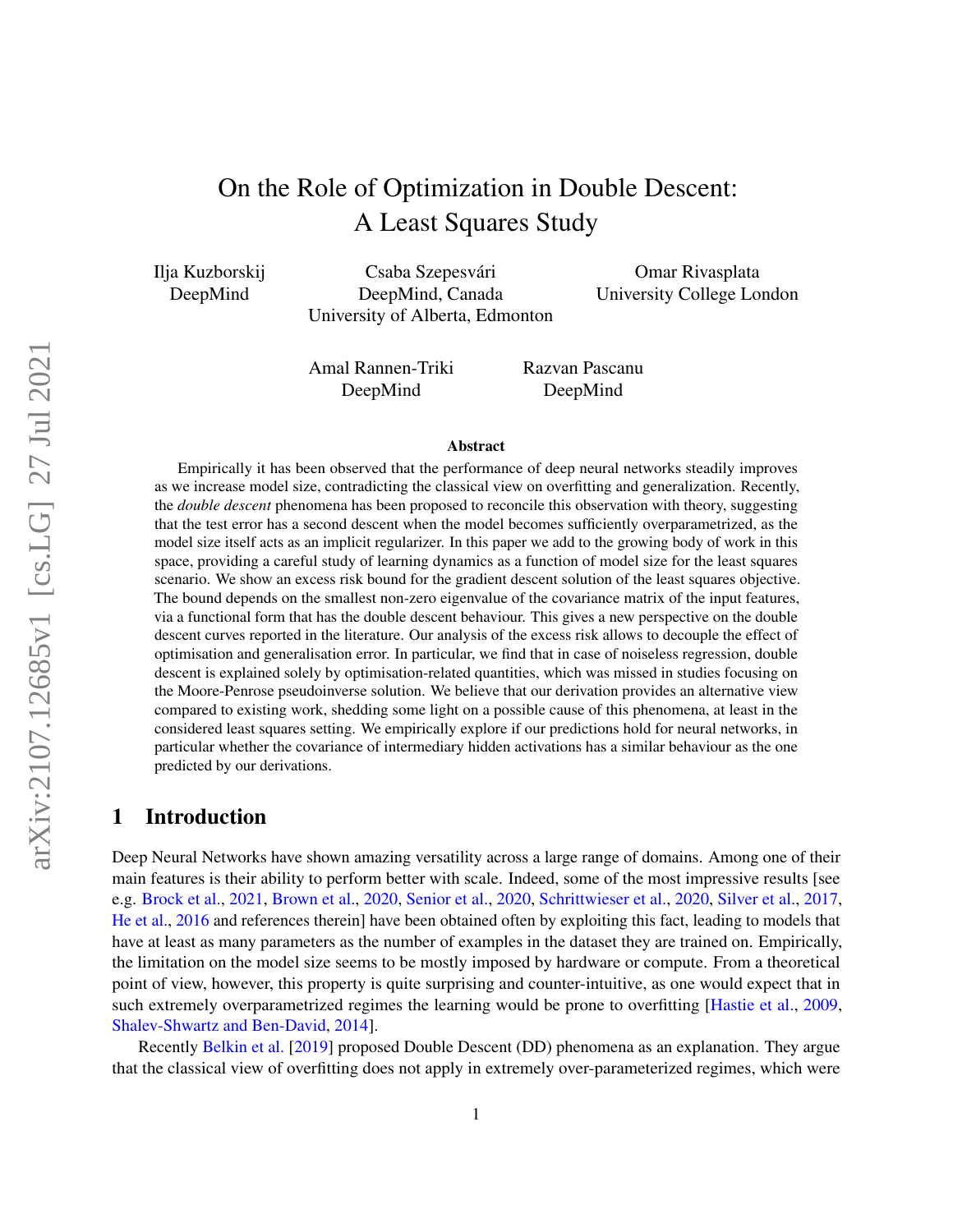less studied prior to the emergence of the deep learning era. The classical view in the parametric learning models was based on error curves showing that the training error decreases monotonically when plotted against model size, while the corresponding test errors displayed a U-shape curve, where the model size for the bottom of the U-shape was taken to achieve the ideal trade-off between model size and generalization, and larger model sizes than that were thought to lead to 'overfitting' since the gap between test errors and training errors increased.



<span id="page-1-0"></span>Figure 1: Evaluation of a synthetic setting inspired by [Belkin et al.](#page-12-4) [\[2020\]](#page-12-4). We consider a linear regression problem  $(n = 20, d \in [100])$ , where regression parameters are fixed, and instances are sampled from  $[-1, 1]$ -truncated normal density. GD is run with  $\alpha = 0.05$  and initialization variance is set as  $\nu_{\rm init}^2 = 1/d$ . The first row demonstrates behavior of (??), the second shows an estimate of the excess risk (on  $10<sup>4</sup>$  held-out points), and the third an estimate of the optimization error.

The classical U-shape error curve dwells in what is now called the under-parameterized regime, where the model size is smaller than the size of the dataset. Arguably, the restricted model sizes used in the past were tied to the available computing power. By contrast, it is common nowadays for model sizes to be larger than the amount of available data, which we call the over-parameterized regime. The divide between these two regimes is marked by a point where model size matches dataset size, which [Belkin et al.](#page-12-3) [\[2019\]](#page-12-3) called the *interpolation threshold*.

The work of [Belkin et al.](#page-12-3) [\[2019\]](#page-12-3) argues that as model size grows beyond the interpolation threshold, one will observe a second descent of the test error that asymptotes in the limit to smaller values than those in the underparameterized regime, which indicates better generalization rather than overfitting. To some extent this was already known in the *nonparametric* learning where model complexity scales with the amount of data by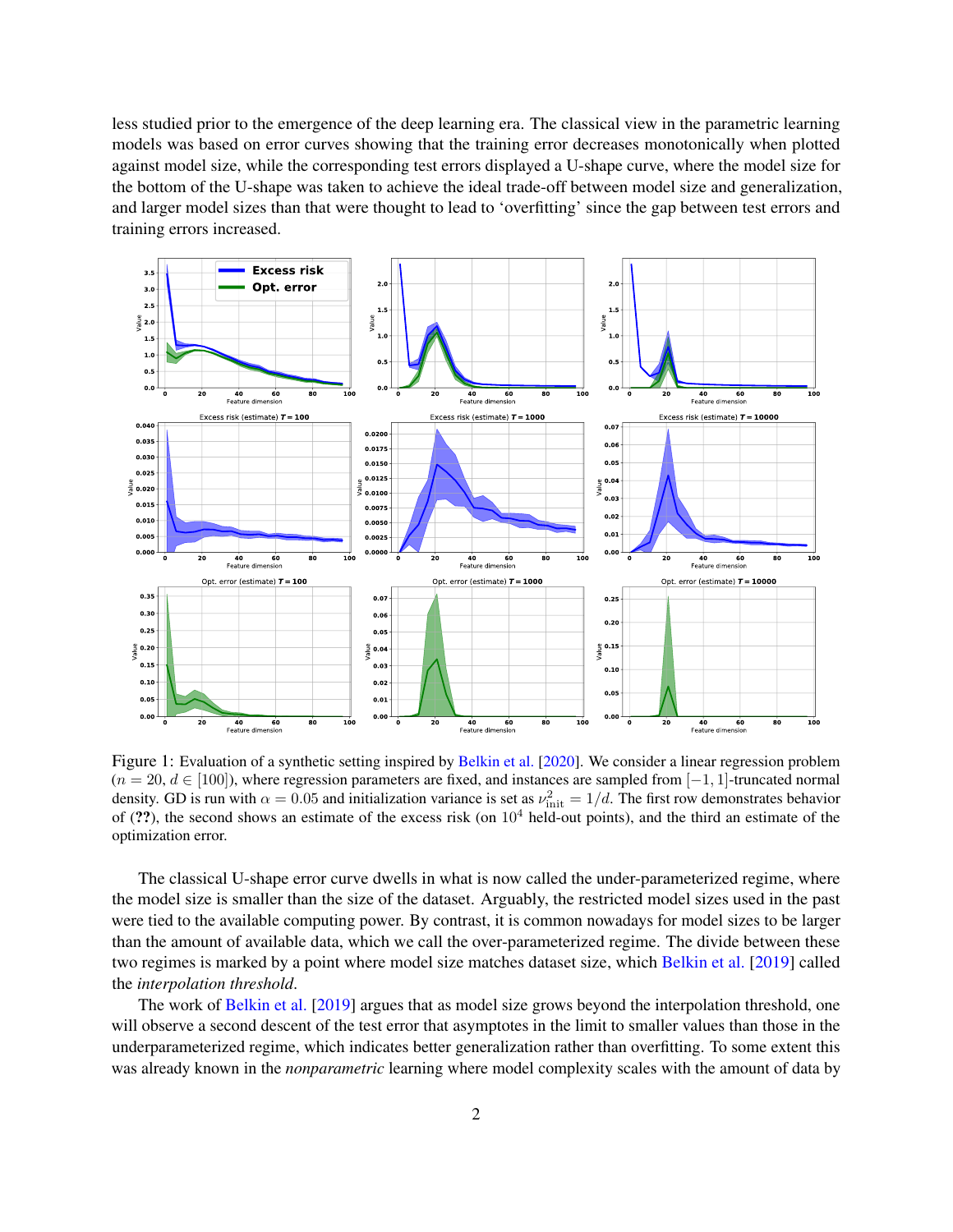design (such as in nearest neighbor rules and kernels), yet one can generalize well and even achieve statistical consistency [\[Györfi et al.,](#page-12-5) [2002\]](#page-12-5). This has lead to a growing body of works trying to identify the mechanisms behind DD, to which the current manuscript belongs too. We refer the reader to Section [2,](#page-3-0) where the related literature is discussed. Similar to these works, our goal is also to understand the cause of DD. Our approach is slightly different: we explore the least squares problem that allows us to work with analytic expressions for all the quantities involved. Fig. [1](#page-1-0) provides a summary of our findings. In particular, it shows the behaviour of the excess risk in a setting with random inputs and noise-free labels, for which in Section [3](#page-3-1) we prove a bound that has the form  $\mathbb{E}\left[(1-\alpha\widehat{\lambda}_{\min}^+)^{2T}\right]||\boldsymbol{w}^{\star}||^2 + \frac{\|\boldsymbol{w}^{\star}\|^2}{\sqrt{n}}$ , for a rapidly decaying spectrum of the sample covariance. In this setting, the linear predictors project d-dimensional features by dot product with a weight vector which must be learned from data; then  $w^*$  refers to the optimal solution,  $\alpha$  is a constant learning rate, and  $n$  is the number of examples in the training set. Note that the feature dimension  $d$  coincides with the number of parameters in this particular setting, hence  $d > n$  is the overparameterized regime. The quantity  $\widehat{\lambda}_{\min}^+$  is of special importance: *It is the smallest positive eigenvalue of the sample covariance matrix of the features.* In particular, we observe that the excess risk is controlled by the smallest non-zero eigenvalue of the covariance of the features, and its functional dependence exhibits a profile similar to the DD curve. This offers a new perspective on the problem.

In Fig. [1](#page-1-0) we observe *a peaking behavior*, not only in the excess risk, but also in the quantity that we label 'optimization error' which is a special term of the excess risk bound that is purely related to optimization. The peaking behaviour of the excess risk (MSE in case of the square loss) was observed and studied in a number of settings [\[Belkin et al.,](#page-12-3) [2019,](#page-12-3) [Mei and Montanari,](#page-12-6) [2019,](#page-12-6) [Derezinski et al.,](#page-12-7) [2020\]](#page-12-7); however, the connection between the peaking behavior and optimization so far received less attention. This pinpoints a less-studied setting and we conjecture that the DD phenomenon occurs due to  $\hat{\lambda}_{\min}^+$ . In the absence of label noise, we conclude that DD manifests due to the optimization process. On the other hand, when label noise is present, in addition to the optimization effect,  $\hat{\lambda}_{\min}^+$  also has an effect on the generalization error.

Our contributions: Our main theoretical contribution is provided in Section [3.](#page-3-1) In particular, Section [3.1](#page-5-0) focuses on the noise-free least squares problem, Section [3.2](#page-6-0) adds noise to the problem, and Section [3.3](#page-6-1) deals with concentration of the sample-dependent  $\hat{\lambda}_{min}^+$  around its population counterpart. Sections [4](#page-7-0) and [5](#page-8-0) provide an in-depth discussion on the implications of our findings and an empirical exploration of the question whether simple neural networks have a similar behaviour.

Notation: The linear algebra/analysis notation used in this work is defined in Appendix [A.](#page-14-0) We briefly mention here that we denote column vectors and matrices with small and capital bold letters, respectively, e.g.  $\boldsymbol{\alpha} = [\alpha_1, \alpha_2, \dots, \alpha_d]^\top \in \mathbb{R}^d$  and  $\boldsymbol{A} \in \mathbb{R}^{d_1 \times d_2}$ . Singular values of a rectangular matrix  $\boldsymbol{A} \in \mathbb{R}^{n \times d}$ are denoted by  $s_{\max}(A) = s_1(A) \geq \ldots \geq s_{n \wedge d}(A) = s_{\min}(A)$ . The rank of A is  $r = \max\{k \mid s_k(A) >$ 0}. Eigenvalues of a Positive Semi-Definite (PSD) matrix  $M \in \mathbb{R}^{d \times d}$  are non-negative and are denoted  $\lambda_{\max}(M) = \lambda_1(M) \geq \ldots \geq \lambda_d(M) = \lambda_{\min}(M)$ , while the smallest *non-zero* eigenvalue is denoted  $\lambda^+_{\text{min}}(\boldsymbol M).$ 

Next, we set the learning theory notation. In a parametric statistical learning problem the learner is given a training set  $S = (Z_1, \ldots, Z_n)$ , which is an *n*-tuple consisting of independent random elements, called training examples, distributed according to some unknown distribution  $D \in \mathcal{M}_1(\mathcal{Z})$ , where  $\mathcal Z$  is called the *example space*. The learner's goal is to select parameter w from some *parameter space* W so as to minimize the *population loss*  $L(\mathbf{w}) = \int_{\mathcal{Z}} \ell(\mathbf{w}, z) \mathcal{D}(dz)$ , where  $\ell : \mathcal{W} \times \mathcal{Z} \to [0, 1]$  is some given *loss function*. A learner following the Empirical Risk Minimization (ERM) principle selects a w with the smallest *empirical*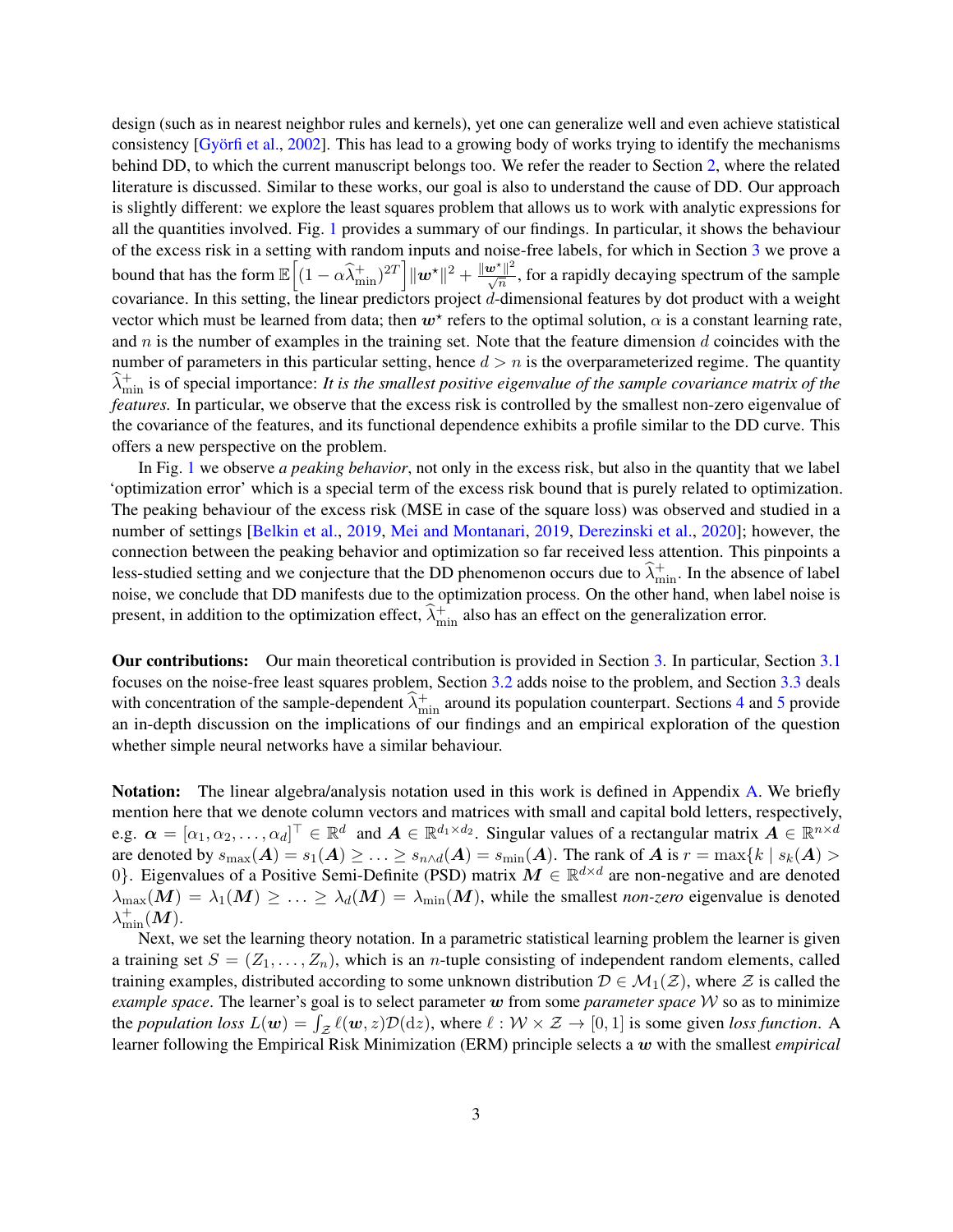$loss \hat{L}_S(w) = (\ell(w, Z_1) + \cdots + \ell(w, Z_n))/n$  over the training set. In this report we consider a Euclidean parameter space:  $W = \mathbb{R}^d$ .

We consider a least squares regression problem. In this setting, each example is an instance-label pair:  $Z_i = (\boldsymbol{X}_i, Y_i) \in \mathcal{B}_1 \times [0, 1]$ . We assume that inputs  $\boldsymbol{X}_i$  are from the Euclidean ball of unit radius  $\mathcal{B}_1 \subset \mathbb{R}^d$ , and labels  $Y_i$  are in the unit interval [0, 1]. For a suitably chosen parameter vector  $w$ , the noiseless regression model is  $f(X) = X^{\top}w$  and the model with label noise is  $f(X) = X^{\top}w + \epsilon$  where  $\epsilon \sim \mathcal{N}(0, \sigma^2)$ . The loss function is the square loss:  $\ell(w, Z_i) = (f(\mathbf{X}_i) - Y_i)^2/2$ .

# <span id="page-3-0"></span>2 Related Work

The literature on the DD of the test error has mainly focused on the ordinary least squares with the explicit solution given by the Moore-Penrose pseudo-inverse. Early works have focused on instance-specific settings (making distributional assumptions on the inputs) while arguing when the analytic pseudo-inverse solutions yield DD behaviour [\[Belkin et al.,](#page-12-4) [2020\]](#page-12-4). This was later extended to a more general setting showcasing the control of DD by the *spectrum* of the feature matrix [\[Derezinski et al.,](#page-12-7) [2020\]](#page-12-7). In this paper we also argue that the spectrum of the covariance matrix has a critical role in DD, however we take into account the effect of GD *optimization*, which was missed by virtually all the previous literature due to their focusing on analytic solutions. The effect of the smallest non-zero eigenvalue on DD, through a condition number, was briefly noticed by [Rangamani et al.](#page-12-8) [\[2020\]](#page-12-8). In this work we carry out a more comprehensive analysis and show how the excess risk of GD is controlled the smallest eigenvalue. In particular,  $\hat{\lambda}^+_{\text{min}}$  has a "U"-shaped behaviour as the number of features increases, and we give a high-probability characterization of this behavior when inputs are subgaussian. To some extent, this is a non-asymptotic manifestation of the Bai-Yin law, whose connection to DD in an asymptotic setting was noted by [Hastie et al.](#page-12-9) [\[2019,](#page-12-9) Theorem 1].

Some interest was also dedicated to the effect of bias and variance of DD [\[Mei and Montanari,](#page-12-6) [2019\]](#page-12-6) in the same pseudo-inverse setting, while more involved fine-grained analysis was later carried out by [Adlam and](#page-12-10) [Pennington](#page-12-10) [\[2020\]](#page-12-10). In this work we focus on the influence of the optimization error, which is complementary to the bias-variance effects (typically we care about it once optimization error is negligible).

DD behaviour was also observed beyond least squares, in neural networks and other interpolating models [\[Belkin et al.,](#page-12-3) [2019\]](#page-12-3). To some extent a formal connection to neural networks was first made by [Mei and Montanari](#page-12-6) [\[2019\]](#page-12-6) who studied asymptotic behaviour of the risk under the random feature model, when  $n, d^{\text{input}}, d^{\text{RF}} \to \infty$  while having  $\frac{n}{d^{\text{input}}}$  and  $\frac{d^{\text{RF}}}{d^{\text{input}}}$  $\frac{d^{(1)}(t)}{d^{(2)}(t)}$  fixed. Later on, with popularity of Neural Tangent Kernel (NTK) the connection became clearer as within NTK interpretation shallow neural networks can be paralleled with kernelized predictors [\[Bartlett et al.,](#page-12-11) [2021\]](#page-12-11). A detailed experimental study of DD in deep neural networks was carried out by [\[Nakkiran et al.,](#page-12-12) [2019\]](#page-12-12), who showed that various forms of regularization mitigate DD. In this work, we explain DD in least-squares solution obtained by GD through the spectrum of the features, where optimization error has a visible role. While we do not present formal results for neural networks, but we empirically investigate whether our conclusions extend to shallow neural nets as would be suggested by NTK theory.

# <span id="page-3-1"></span>3 Excess Risk of the Gradient Descent Solution

We focus on learners that optimize parameters via the Gradient Descent algorithm. We treat GD as a measurable map  $A: S \times \mathbb{R}^d \to \mathbb{R}^d$ , where  $S = \mathcal{Z}^n$  is the space of size-n training sets. Given a training set  $S \in \mathcal{S}$  and an initialization point  $w_0 \in \mathcal{W}$ , we write  $\mathcal{A}_S(w_0)$  to indicate the output obtained recursively by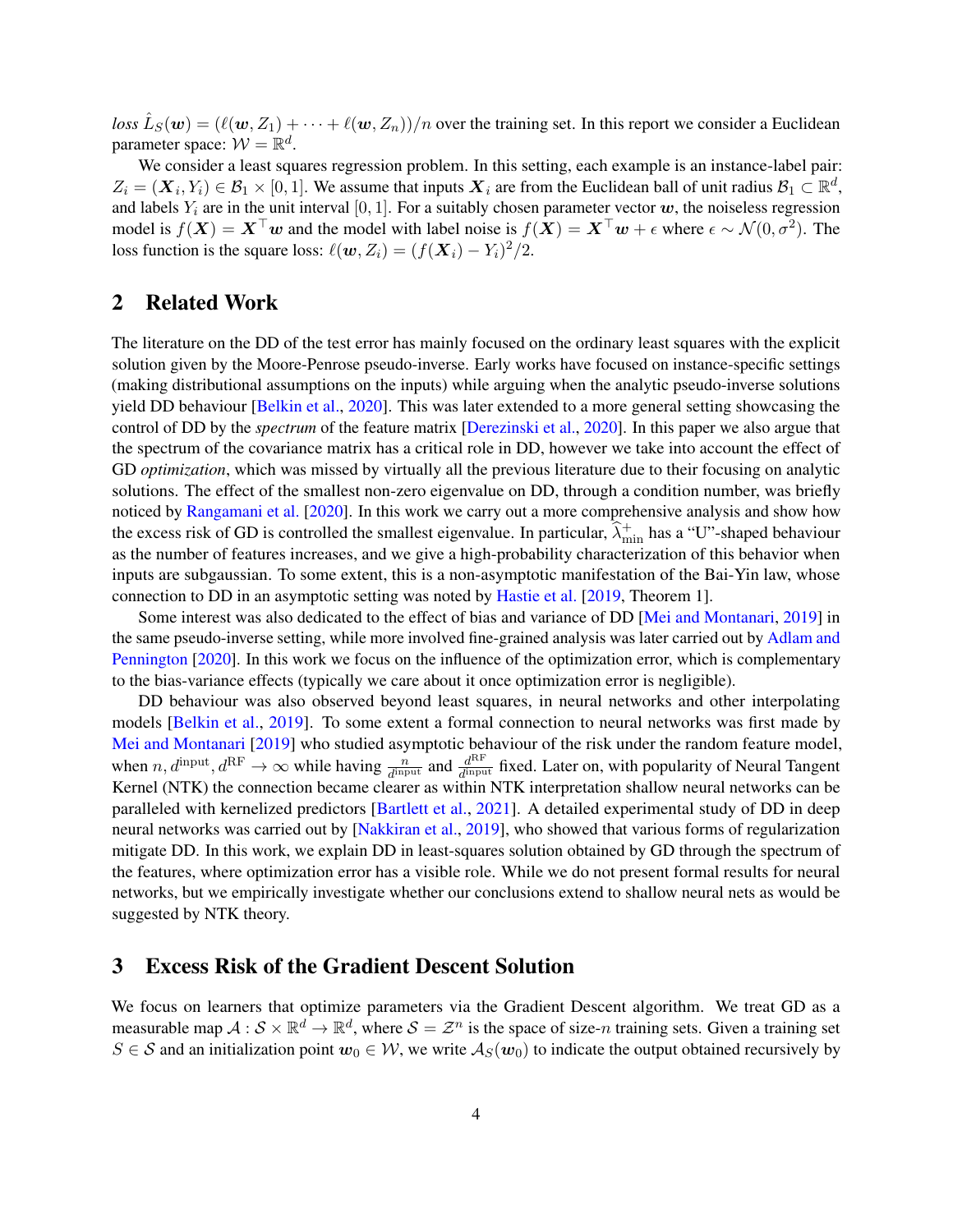the standard GD update rule with some fixed step size  $\alpha > 0$ , i.e.  $A_S(w_0) = w_T$ , where

$$
\mathbf{w}_t = \mathbf{w}_{t-1} - \alpha \nabla L_S(\mathbf{w}_{t-1}), \qquad t = 1, \ldots, T.
$$

We look at the behavior of GD in the *overparameterized* regime  $(d > n)$  when the initialization parameters are sampled from an isotropic Gaussian density, that is  $W_0 \sim \mathcal{N}(0, \nu_{\rm init}^2 \bm{I}_{d \times d})$  with some initialization variance  $\nu_{\text{init}}^2$ . It is well-known that in the overparameterized regime, GD is able to achieve zero empirical loss. Therefore, rather than focusing on the generalization gap  $L(A_S(W_0)) - \hat{L}_S(A_S(W_0))$  it is natural to compare the loss of  $A_S(W_0)$  to that of the *best* possible predictor. Thus, we consider the *excess risk* defined as

$$
\mathcal{E}(\boldsymbol{w}^{\star}) = L(\mathcal{A}_S(\boldsymbol{W}_0)) - L(\boldsymbol{w}^{\star}), \qquad \boldsymbol{w}^{\star} \in \argmin_{\boldsymbol{w} \in \mathbb{R}^d} L(\boldsymbol{w}) .
$$

Our results are based on a the requirement that  $A<sub>S</sub>$  satisfies the following regularity condition:

<span id="page-4-0"></span>**Definition 1.** A map  $f : \mathbb{R}^d \to \mathbb{R}^d$  is called  $(\Delta, M)$ -admissible, where M is a fixed PSD matrix and  $\Delta \geq 0$ , *if for all*  $w, w' \in \mathbb{R}^d$  the following holds:

$$
||f(\mathbf{w}) - f(\mathbf{w}')||_{\mathbf{M}} \leq \Delta ||\mathbf{w} - \mathbf{w}'||.
$$

Notice that the norm on the left-hand side is  $\|\cdot\|_M$ , while that on the right-hand side is the standard Euclidean norm. Also note that this inequality entails a Lipschitz condition with Lipschitz factor  $\Delta$ .

Our first main result gives an upper bound on the excess risk of GD output, assuming that the output of  $\mathcal{A}_S$  is of *low-rank*, in the sense that for some low-rank orthogonal projection  $M \in \mathbb{R}^{d \times d}$  we assume that  $M\mathcal{A}_S(w) = \mathcal{A}_S(w)$  almost surely (a.s.) with respect to S, for any initialization w. This condition is of interest in the overparameterized regime, where the learning dynamics effectively happens in a subspace which is arguably of much smaller dimension than the whole parameter space. The following theorem bounds the excess risk (with respect to a possibly non-convex but smooth loss) of any algorithm that satisfies Definition [1](#page-4-0) with some  $(\Delta, M)$ . Later it will become apparent that in a particular learning problem this pair consists of data-dependent quantities. Importantly, the theorem demonstrates how the excess risk is controlled by the learning dynamics on the subspace spanned by  $M$  (the first and the second terms on the right hand side). It also shows how much is lost due to not learning on the complementary subspace (the third term). The first two terms will become crucial in our analysis of the double descent, while we will show that the last term will vanish as  $n \to \infty$ .

<span id="page-4-1"></span>**Theorem 1** (Excess Risk). Assume that  $W_0 \sim \mathcal{N}(0, \nu_{\text{init}}^2 \bm{I}_{d \times d})$ , and assume that  $\mathcal{A}_S$  is  $(\Delta, \bm{M})$ -admissible *(Definition [1\)](#page-4-0), where*  $\Delta$  *and*  $\bm{W}_0$  *are independent. Further assume*  $\bm{M}\mathcal{A}_S(\bm{w}) = \mathcal{A}_S(\bm{w})$  *for any*  $\bm{w}$ *, and that* L and L are H-smooth. Then, for any  $w^*$  ∈ arg min<sub>w∈Rd</sub> L(w) we have

$$
\mathbb{E}[\mathcal{E}(\boldsymbol{w}^{\star})] \leq H\left(\underbrace{\mathbb{E}[\Delta^2] \left(\|\boldsymbol{w}^{\star}\|^2 + \nu_{\text{init}}^2(2+d)\right)}_{(1)} + \underbrace{\mathbb{E}[\|\mathcal{A}_S(\boldsymbol{w}^{\star}) - \boldsymbol{w}^{\star}\|_M^2]}_{(2)} + \frac{1}{2} \underbrace{\mathbb{E}[\|\boldsymbol{w}^{\star}\|_{I-M}^2]}_{(3)}\right) .
$$

*In particular for GD, having*  $\alpha \leq 1/H$ ,

$$
\mathbb{E}[\|\mathcal{A}_S(\mathbf{w}^*) - \mathbf{w}^*\|_M^2] \leq 2\alpha T L(\mathbf{w}^*) .
$$

The proof is in Appendix [C.](#page-15-0) The main steps are using the H-smoothness of L to upper-bound  $\mathcal{E}(w^*)$  in terms of the squared norm of  $A_S(W_0) - \bm{w}^*$  and decomposing the latter as the sum of the squared norms of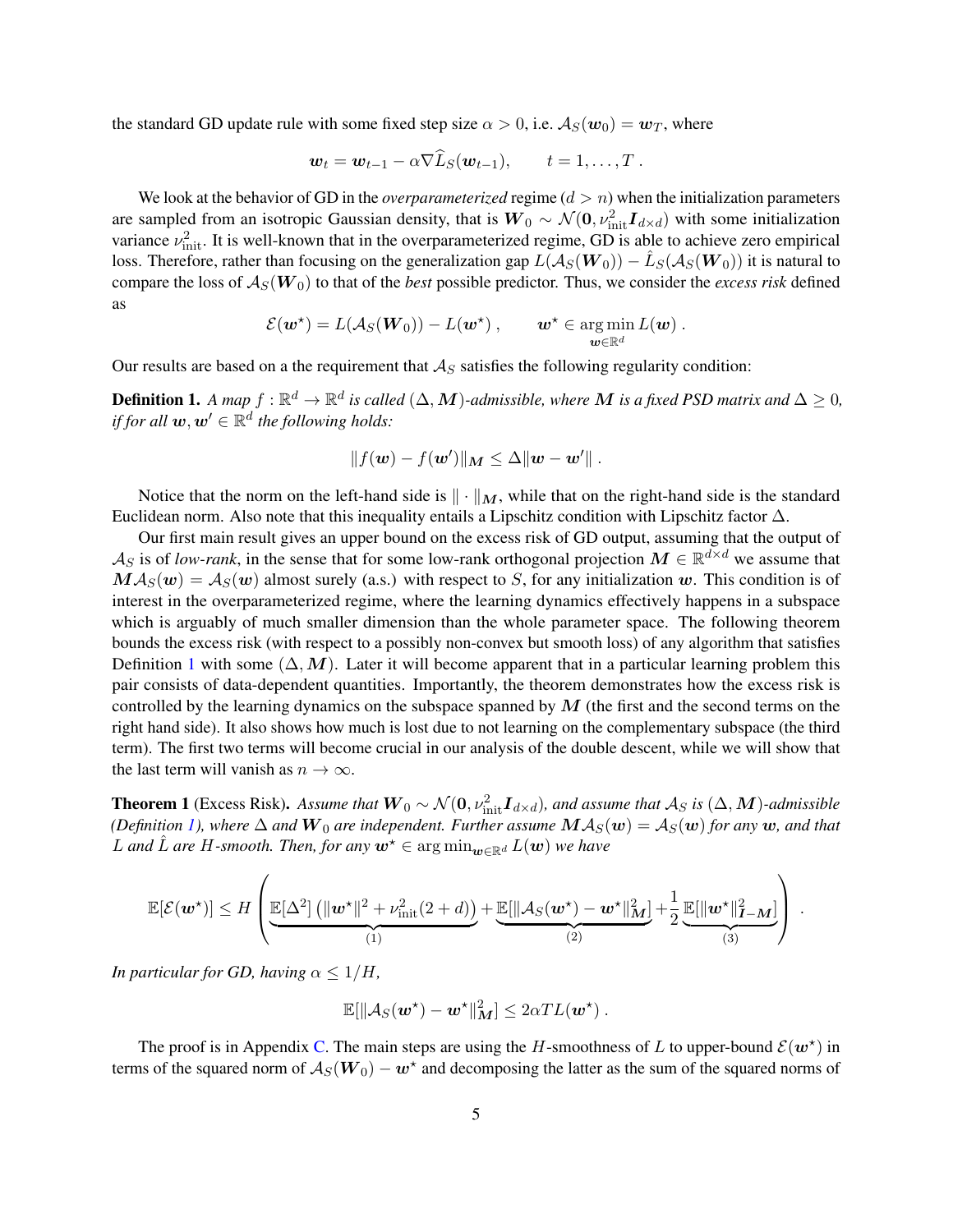its projections onto the space spanned by  $M$  and its orthogonal complement, by the Pythagorean theorem. Then  $A_S(W_0) - \bm{w}^* = A_S(W_0) - A_S(\bm{w}^*) + A_S(\bm{w}^*) - \bm{w}^*$  is used on the subspace spanned by  $\bm{M}$ : the norm of  $A_S(\bm{W}_0)-A_S(\bm{w}^\star)$  is controlled by using the admissibility of  $\mathcal{A}_S$  and Gaussian integration, and the norm of  $A_S(w^*)$  –  $w^*$  is controlled by the accumulated squared norms of gradients of  $\hat{L}_S$  over  $T$  steps of gradient descent, which is conveniently bounded by  $2\alpha T \hat{L}_S(w^*)$  when  $\alpha \leq 1/H$  due to the H-smoothness of  $\hat{L}_S$ .

We will rely on Theorem [1](#page-4-1) for our analysis of the Least-Squares problem as follows.

#### <span id="page-5-0"></span>3.1 Least-Squares with Random Design and No Label Noise

Consider a noise-free linear regression model with random design:

$$
Y = \boldsymbol{X}^\top \boldsymbol{w}^\star
$$

where instances X are distributed according to some unknown distribution  $P_X$  supported on a d-dimensional unit Euclidean ball. After observing a training sample  $S = ((\boldsymbol{X}_i, Y_i))_{i=1}^n$ , we run GD on the given empirical square loss

$$
\hat{L}_S(\boldsymbol{w}) = \frac{1}{2n} \sum_{i=1}^n (\boldsymbol{w}^\top \boldsymbol{X}_i - Y_i)^2.
$$

In the setting of our interest, the sample covariance matrix  $\hat{\Sigma} = (X_1 X_1^\top + \cdots + X_n X_n^\top)/n$  might be degenerate, and therefore we will occasionally refer to the non-degenerate subspace  $U_r = [u_1, \ldots, u_r]$ , where U is given by the Singular Value Decomposition (SVD):  $\hat{\Sigma} = USV^{\top}$  and  $u_1, \ldots, u_r$  are the eigenvectors corresponding to the eigenvalues  $\hat{\lambda}_1, \dots, \hat{\lambda}_r$ , where  $\hat{\lambda}_i = \lambda_i(\hat{\Sigma})$ , arranged in decreasing order:

$$
\lambda_1(\widehat{\boldsymbol{\Sigma}}) \geq \lambda_2(\widehat{\boldsymbol{\Sigma}}) \geq \cdots \geq \lambda_r(\widehat{\boldsymbol{\Sigma}}) > 0
$$

and  $r = \text{rank}(\hat{\Sigma})$ . We write  $\hat{\lambda}_{\text{min}}^+ = \lambda_{\text{min}}^+(\hat{\Sigma}) = \lambda_r(\hat{\Sigma})$  for the minimal *non-zero* eigenvalue, and we denote  $\widehat{M} = U_r U_r^{\top}$ . Note that  $\widehat{M}^2 = \widehat{M}$ . Now we state our main result in this setting.

<span id="page-5-1"></span>**Theorem 2.** Assume that  $W_0 \sim \mathcal{N}(0, \nu_{\text{init}}^2 I)$ . Then, for any  $w^* \in \argmin_{w \in \mathbb{R}^d} L(w)$  and any  $x > 0$ , with *probability* 1 − e <sup>−</sup><sup>x</sup> *over random samples* S *we have*

$$
\mathbb{E}[\mathcal{E}(\boldsymbol{w}^{\star})] \leq \mathbb{E}\left[(1-\alpha\widehat{\lambda}_{\min}^+)^{2T}\right] \left(\|\boldsymbol{w}^{\star}\|^2 + \nu_{\text{init}}^2(2+d)\right) + \frac{1}{2}\,\mathbb{E}[\|\boldsymbol{w}^{\star}\|_{\boldsymbol{I}-\widehat{\boldsymbol{M}}}^2].
$$

The proof is in Appendix [C.](#page-15-0) This is a consequence of Theorem [1,](#page-4-1) modulo showing that GD with the least squares objective is  $(\Delta, \widehat{M})$ -admissible with  $\Delta = (1 - \alpha \widehat{\lambda}_{\min}^+)^T$ , and upper-bounding  $\mathbb{E}[\|\mathbf{w}^*\|_{I-\widehat{M}}^2]$  by controlling the expected squared norm of the projection onto the orthogonal complement of the space spanned by  $U_r$ . The later comes up in the analysis of PCA (see e.g. [Shawe-Taylor et al.](#page-12-13) [\[2005,](#page-12-13) Theorem 1]) and, as we show in Appendix [E,](#page-24-0) this term is expected to be small enough whenever the eigenvalues have exponential we show in Appendix E, this term is expected to be shall enough whenever the eigenvalues have exponential decay, in which case with high probability we have  $\mathbb{E}[\|\boldsymbol{w}^*\|_1^2 - \widehat{M}] \lesssim \|\boldsymbol{w}^*\|_2^2 / \sqrt{n}$  as  $n \to \infty$ middle term in the upper bound of our Theorem [1](#page-4-1) vanishes in the noise-free case:  $\mathbb{E}[\|\mathcal{A}_S(w^*) - w^*\|_{\widehat{M}}^2] = 0$ .<br>Looking at Theorem 2, we can see that the excess risk is bounded by the sum of two terms. Note that

Looking at Theorem [2,](#page-5-1) we can see that the excess risk is bounded by the sum of two terms. Note that the second term is negligible in many cases (consider the limit of infinite data) and additionally it is a term that remains constant during training as it does not depend on training data. Therefore, we are particularly interested in the first term of the bound, which is data-dependent. This term depends on  $\hat{\lambda}_{\min}^+$  via a functional form that has a double descent behaviour if plotted against  $d$  for fixed  $n$ . Before going into that analysis, let us also consider the scenario with label noise.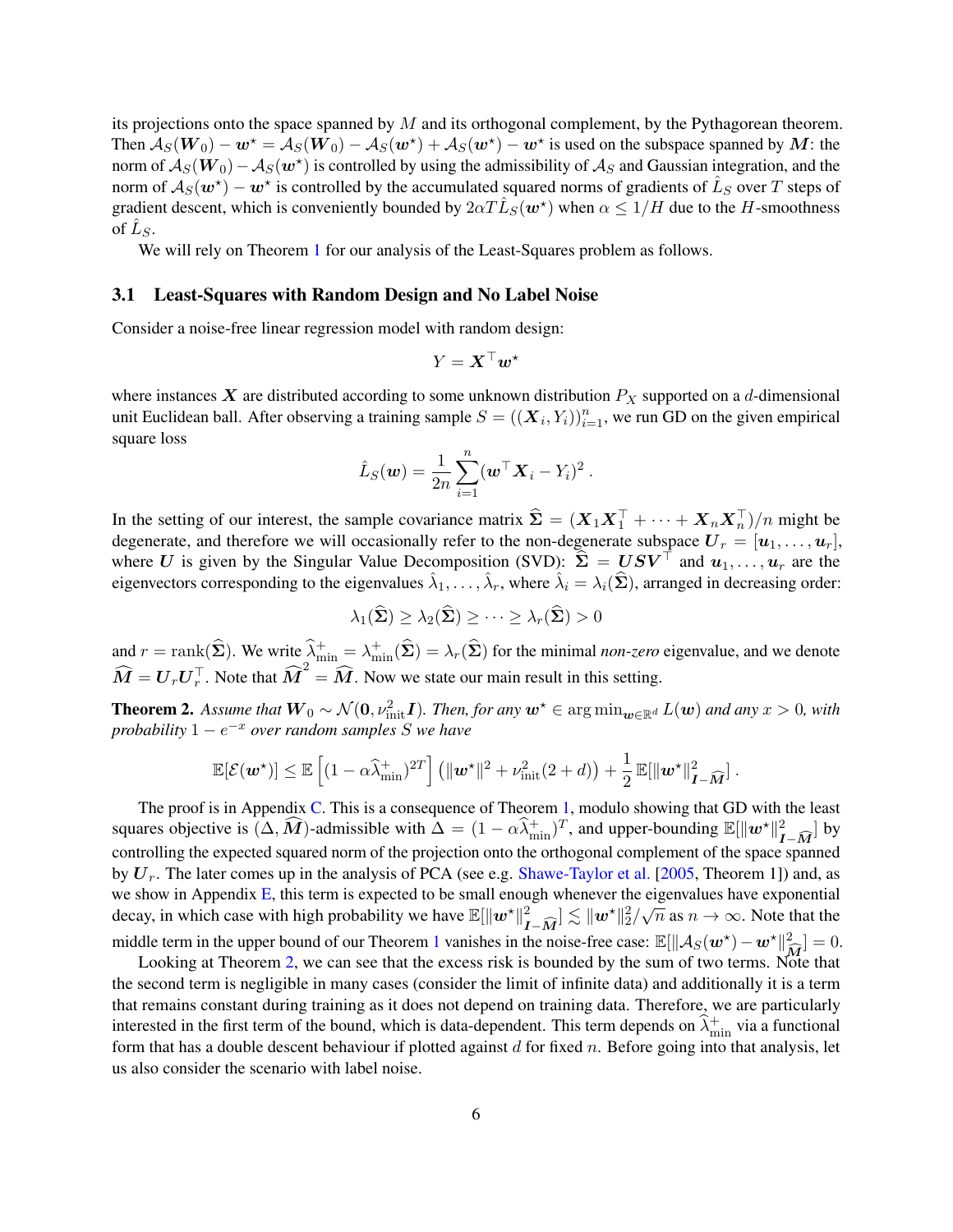#### <span id="page-6-0"></span>3.2 Least-Squares with Random Design and Label Noise

Now, in addition to the random design we introduce label noise into our model:

$$
Y = \mathbf{X}^\top \mathbf{w}^* + \varepsilon \;,
$$

where we have random noise  $\varepsilon$  such that  $\mathbb{E}[\varepsilon] = 0$  and  $\mathbb{E}[\varepsilon^2] = \sigma^2$ , independent of the instances.

**Theorem 3.** Assume that  $W_0 \sim \mathcal{N}(0, \nu_{\text{init}}^2 I)$ . Then, for any  $w^* \in \argmin_{w \in \mathbb{R}^d} L(w)$  and any  $x > 0$ , with *probability* 1 − e <sup>−</sup><sup>x</sup> *over random samples* S *we have*

$$
\mathbb{E}[\mathcal{E}(\boldsymbol{w}^{\star})] \leq \mathbb{E}\left[(1-\alpha\widehat{\lambda}_{\min}^+)^{2T}\right] \left(\|\boldsymbol{w}^{\star}\|^2 + \nu_{\text{init}}^2(2+d)\right) + \frac{4\sigma^2}{n}\,\mathbb{E}\left[\left(\widehat{\lambda}_{\min}^+\right)^{-2}\right] + \frac{1}{2}\,\mathbb{E}[\|\boldsymbol{w}^{\star}\|_{\boldsymbol{I}-\widehat{\boldsymbol{M}}}^2]\,.
$$

The proof is in Appendix [C.](#page-15-0) Again, this follows from Theorem [1,](#page-4-1) by the same steps used in the proof of Theorem [2,](#page-5-1) except that the term  $\mathbb{E}\left[\|\boldsymbol{w}^{\star}-\mathcal{A}_{S}(\boldsymbol{w}^{\star})\|_{\tilde{\boldsymbol{a}}}^{2}\right]$  $\overline{\mathbf{M}}$ i is now handled by conditioning on the sample and analyzing the expectation with respect to the random noise (Lemma [4](#page-19-0) and its proof in Appendix [C.2\)](#page-19-1), leading to the new term  $\frac{4\sigma^2}{n}$  $\frac{\sigma^2}{n} \mathbb{E}\left[\left(\widehat{\lambda}_{\min}^+\right)^{-2}\right]$ . The latter closely resembles the term one would get for ridge regression [\[Shalev-Shwartz and Ben-David,](#page-12-2) [2014,](#page-12-2) Cor. 13.7] due to algorithmic stability [\[Bousquet and Elisseeff,](#page-12-14) [2002\]](#page-12-14), but here we have a dependence on the smallest non-zero eigenvalue instead of a regularization parameter.

### <span id="page-6-1"></span>3.3 Concentration of the Smallest Non-zero Eigenvalue

In this section we take a look at the behaviour of  $\hat{\lambda}^+_{\min}$  assuming that input instances  $X_1, \ldots, X_n$  are i.i.d. *random* vectors, sampled from some underlying marginal density that meets some regularity requirements (Definitions [2](#page-6-2) and [3](#page-6-3) below) so that we may use the results from random matrix theory [\[Vershynin,](#page-12-15) [2012\]](#page-12-15). Recall that the covariance matrix of the input features is  $\hat{\Sigma} = (X_1 X_1^\top + \cdots + X_n X_n^\top)/n$ . We focus on the concentration of  $\hat{\lambda}^+_{\min} = \lambda^+_{\min}(\hat{\Sigma})$  around its population counterpart  $\lambda^+_{\min} = \lambda^+_{\min}(\Sigma)$ , where  $\Sigma$  is the population covariance matrix:  $\Sigma = \mathbb{E}[X_1 X_1^{\top}]$ .

In particular, the Bai-Yin limit characterization of the extreme eigenvalues of sample covariance matri-ces [\[Bai and Yin,](#page-13-0) [1993\]](#page-13-0) implies that  $\hat{\lambda}^+_{\text{min}}$  has almost surely an asymptotic behavior  $(1 - \sqrt{d/n})^2$  as the dimensions grow to infinity, assuming that the matrix  $X := [X_1, \ldots, X_n] \in \mathbb{R}^{d \times n}$  has independent entries. We are interested in the non-asymptotic version of this result. However, unlike [Bai and Yin](#page-13-0) [\[1993\]](#page-13-0), we do not assume independence of all entries, but rather independence of observation vectors (columns of  $X$ ). This will be done by introducing a distributional assumption: we assume that observations are *sub-Gaussian* and *isotropic* random vectors.

<span id="page-6-2"></span>**Definition 2** (Sub-Gaussian random vectors). A random vector  $X \in \mathbb{R}^d$  is sub-Gaussian if the random variables  $\bm{X}^\top \bm{y}$  are sub-Gaussian for all  $\bm{y} \in \mathbb{R}^d$ . The sub-Gaussian norm of a random vector  $\bm{X} \in \mathbb{R}^d$  is *defined as*

$$
\|\bm{X}\|_{\psi_2} = \sup_{\|\bm{y}\|=1} \sup_{p\geq 1} \left\{ \frac{1}{\sqrt{p}} \, \mathbb{E}[\|\bm{X}^\top \bm{y}|^p]^{\frac{1}{p}} \right\} \; .
$$

<span id="page-6-3"></span>**Definition 3** (Isotropic random vectors). A random vector  $X \in \mathbb{R}^d$  is called isotropic if its covariance is the identity:  $\mathbb{E}\left[\boldsymbol{X}\boldsymbol{X}^\top\right]=\boldsymbol{I}.$  Equivalently,  $\boldsymbol{X}$  is isotropic if  $\mathbb{E}[(\boldsymbol{X}^\top \boldsymbol{x})^2]=\|\boldsymbol{x}\|^2$  for all  $\boldsymbol{x}\in\mathbb{R}^d.$ 

Let  $\Sigma^{\dagger}$  be the Moore-Penrose pseudoinverse of  $\Sigma$ . In Appendix [D](#page-22-0) we prove the following.<sup>[1](#page-6-4)</sup>

<span id="page-6-5"></span><span id="page-6-4"></span> $x^1(x)_+ = \max\{0, x\}$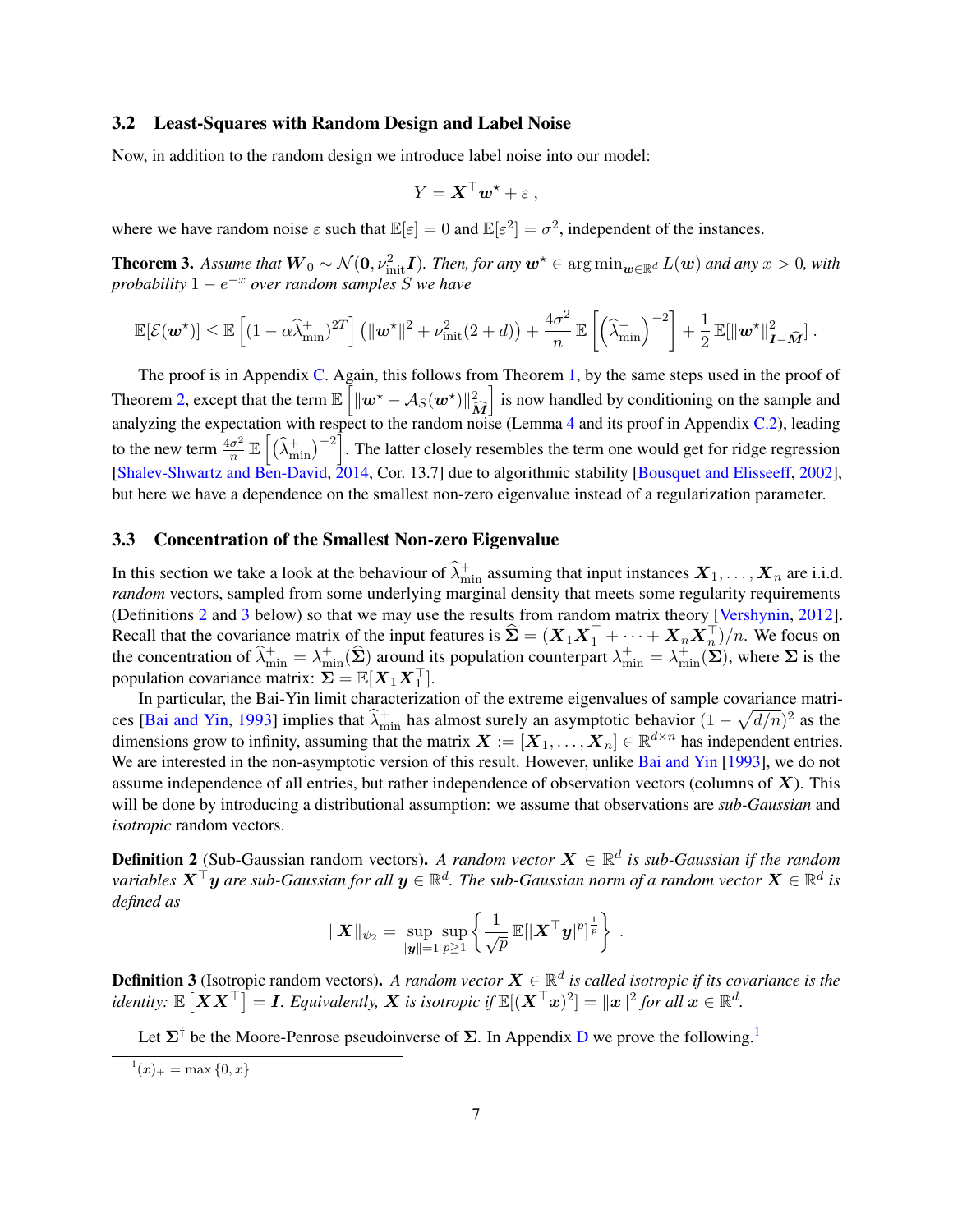**Lemma 1** (Smallest non-zero eigenvalue of sample covariance matrix). Let  $X = [X_1, \ldots, X_n] \in \mathbb{R}^{d \times n}$ *be a matrix with i.i.d. columns, such that*  $\max_i \|X_i\|_{\psi_2} \leq K$ *, and let*  $\widehat{\Sigma} = XX^\top/n$ *, and*  $\Sigma = \mathbb{E}[X_1X_1^\top]$ *. Then, for every*  $x \geq 0$ *, with probability at least*  $1 - 2e^{-x}$ *, we have* 

$$
\lambda^+_{\min}(\widehat{\boldsymbol{\Sigma}}) \ge \lambda^+_{\min}(\boldsymbol{\Sigma}) \left( 1 - K^2 \left( c \sqrt{\frac{d}{n}} + \sqrt{\frac{x}{n}} \right) \right)_+^2 \quad \text{for } n \ge d,
$$

and furthermore, assuming that  $\left\| \boldsymbol{X}_{i}\right\| _{\mathbf{\Sigma}^{\dagger}}=$ √  $d \text{ } a.s. \text{ for all } i \in [n]$ , we have

$$
\lambda^+_{\min}(\widehat{\boldsymbol{\Sigma}}) \ge \lambda^+_{\min}(\boldsymbol{\Sigma}) \left( \sqrt{\frac{d}{n}} - K^2 \left( c + 6\sqrt{\frac{x}{n}} \right) \right)_+^2 \quad \text{for } n < d,
$$

*where we have an absolute constant*  $c = 2^{3.5}\sqrt{\ln(9)}$ *.* 

Lemma [1](#page-6-5) is a non-asymptotic result that allows us to understand the behaviour of  $\hat{\lambda}^+_{\text{min}}$ , and hence the behaviour of the excess risk that depends on this quantity, for fixed dimensions. We will exploit this fact in the following section in which we discuss the implications of our findings.

### <span id="page-7-0"></span>4 Excess risk as a function of over-parameterization

First we note that, in the noise-free case, the middle term in the upper bound of Theorem [1](#page-4-1) vanishes:  $\mathbb{E}[\|\mathcal{A}_S(\boldsymbol{w}^*) - \boldsymbol{w}^*\|_m^2] = 0$ . Thus, as in Theorem [2,](#page-5-1) the upper bound consists only of the term involving the smallest positive eigenvalue  $\widehat{\lambda}_{\min}^+$  and the term involving  $\mathbb{E}[\|\boldsymbol{w}^\star\|_{I-\widehat{M}}^2]$ . The behaviour of the former was clarified in Section [3.3,](#page-6-1) and the latter is controlled as explained in Appendix [E.](#page-24-0) Thus, in the *overparametrized* regime  $(d > n)$  we have: <sup>[2](#page-7-1)</sup>

$$
\mathbb{E}[\mathcal{E}(\boldsymbol{w}^\star)] \lesssim \left(1 - \frac{\alpha}{n}(\sqrt{d} - \sqrt{n} - 1)_{+}^2\right)^{2T} \|\boldsymbol{w}^\star\|^2 + \mathbb{E}\left[\|\boldsymbol{w}^\star\|_{\boldsymbol{I} - \widehat{\boldsymbol{M}}}^2\right] \; .
$$

A similar bound holds in the *underparameterized* case  $(d < n)$  but replacing the term ( √ ar bound holds in the *underparameterized* case  $(d < n)$  but replacing the term  $(\sqrt{d} - \sqrt{n} - 1)^2_+$  with  $(\sqrt{n} - \sqrt{d} - 1)^2$ . Note that the term multiplying the learning rate is  $(\sqrt{d/n} - 1 - 1/\sqrt{n})^2$ , in accordance with the Bai-Yin limit which says that asymptotically  $\hat{\lambda}^+_{\text{min}} \sim (\sqrt{d/n} - 1)^2$ . It is interesting to see how  $(1 - \alpha(\sqrt{d/n}-1)^2 + i^2$  varies with model size d for a given fixed dataset size n and fixed number of gradient updates T. Setting  $y = d/n$  and considering the cases  $y \to 0$  (underparameterized regime),  $y \sim 1$  (the peak), and  $y > 1$  (overparameterized regime) it becomes evident that this term has a double descent behaviour. Thus, the double descent is captured in the part of the excess risk bound that corresponds to learning dynamics on the space spanned by  $M$ .

Similarly, we can now consider the scenario with label noise: we can similarly bound the excess risk, following the same logic as for noise-free case; however we have an additional dependence on  $\sigma^2$  via the term  $\frac{4\sigma^2}{n}$  $\frac{\sigma^2}{n} \mathbb{E}\left[\left(\widehat{\lambda}_{\min}^+\right)^{-2}\right]$ . While this does not interfere with the DD shape as we change model size, it does imply that the peak is dependent on the amount of noise. In particular, the more noise we have in the learning problem the larger we expect the peak at the interpolation boundary to be.

<span id="page-7-1"></span><sup>&</sup>lt;sup>2</sup>We use  $f \lesssim g$  when there exists a universal constant  $C > 0$  such that  $f \leq Cg$  uniformly over all arguments.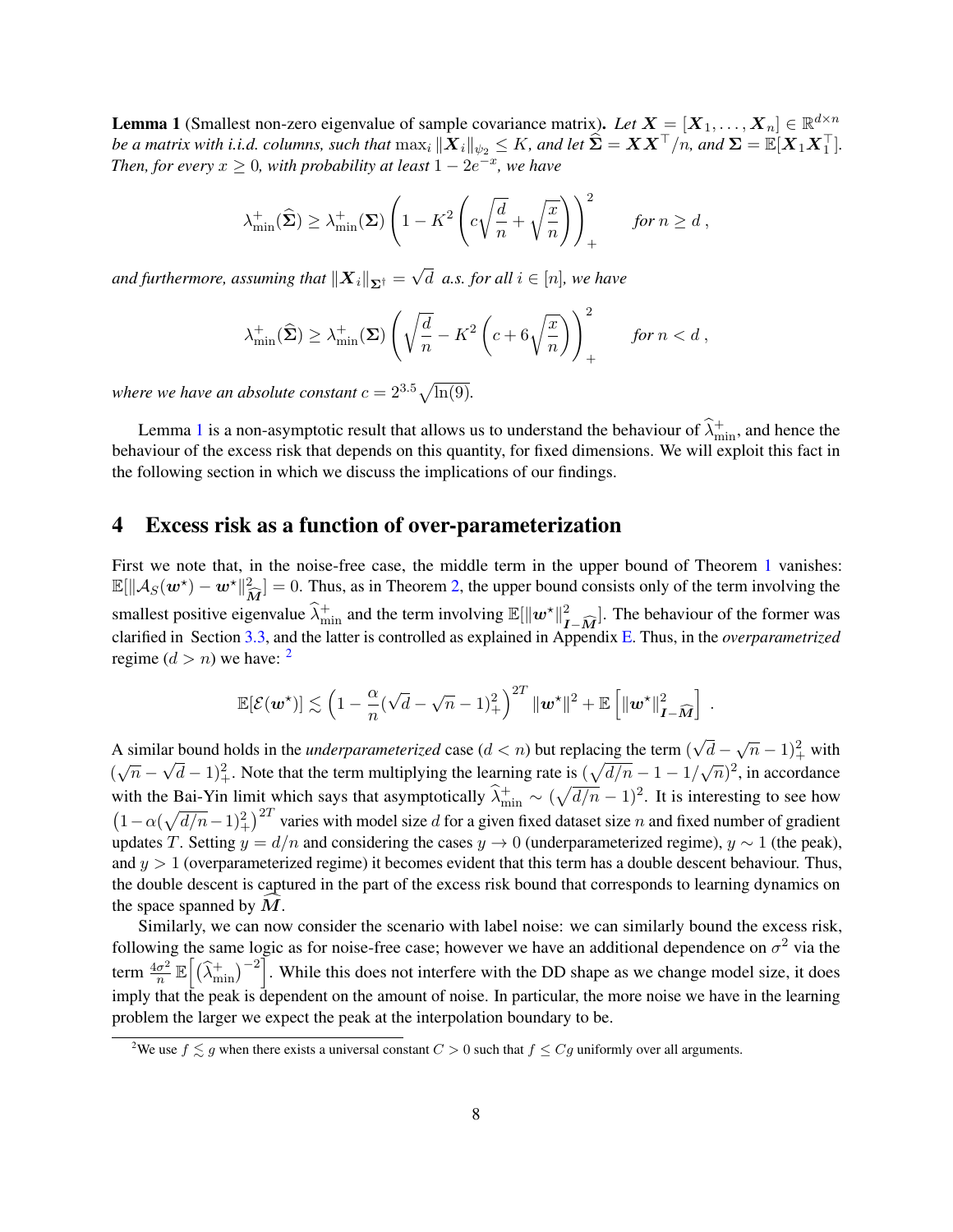While the presence of the double descent has been studied by several works, our derivation provides two potentially new interesting insights. The first one is that there is a dependency between the noise in the learning problem and the shape of the curve, the larger the noise is, the larger the peak in DD curve. This agrees with the typical intuition in the underparmetrized regime that the model fits the noise when it has enough capacity, leading towards a spike in test error. However, due to the dependence on  $\hat{\lambda}_{\min}^+$ , it is subdued as the model size grows. Secondly, and maybe considerably more interesting, there seems to be a connection between the double descent curve of the excess risk and the optimization process. In particular, our derivation is specific to gradient descent. In this case the excess risk seems to depend on the conditioning of the features in the least squares problem on the subspace spanned by the data through  $\hat{\lambda}_{\min}^+$ , which also affects convergence of the optimization process. For the least squares problem this can easily be seen, as the sample covariance of the features corresponds to the Gauss-Newton approximation of the Hessian [e.g. [Nocedal and Wright,](#page-13-1) [2006\]](#page-13-1), hence it impacts the convergence. In a more precise way, conditioning of any matrix is measured by the ratio  $s_{\text{max}}/s_{\text{min}}$  (the 'condition number') which is determined solely by the smallest singular value  $s_{\text{min}}$  in cases when  $s_{\text{max}}$  is of constant order, such as the case that we studied here: Note that by our boundedness assumption,  $s_{\text{max}}$  is constant, but in general one needs to consider both  $s_{\text{max}}$ and  $s_{\text{min}}$  in order to characterize the condition numbers, which interestingly have been observed to display a double descent as well [Poggio et al.](#page-13-2) [\[2019\]](#page-13-2).

More generally, normalization, standardization, whitening and various other preprocessing of the input data have been a default step in many computer vision systems [e.g. [LeCun et al.,](#page-13-3) [1998,](#page-13-3) [Krizhevsky,](#page-13-4) [2009\]](#page-13-4) where it has been shown empirically that they greatly affect learning. Such preprocessing techniques are usually aimed to improve conditioning of the data. Furthermore, various normalization layers like batchnorm [\[Ioffe and Szegedy,](#page-13-5) [2015\]](#page-13-5) or layer-norm [\[Ba et al.,](#page-13-6) [2016\]](#page-13-6) are typical components of recent architectures, ensuring that features of intermediary layers are well conditioned. Furthermore, it has been suggested that model size improves conditioning of the learning problem [\[Li et al.,](#page-13-7) [2018\]](#page-13-7), which is in line with our expectation given the behaviour of  $\hat{\lambda}^+_{min}$ . Taking inspiration from the optimization literature, it is natural for us to ask whether for neural networks, we can also connect the conditioning or  $\hat{\lambda}^+_{\text{min}}$  of intermediary features and double descent. This particular might be significant if we think of the last layer of the architecture as a least squares problem (assuming we are working with mean square error), and all previous layers as some random projection, ignoring that learning is affecting this projection as well.

This relationship between generalization and double descent on one hand, and the conditioning of the features and optimization process raises some additional interesting questions, particularly since, compared to the typical least squares setting, the conditioning of the problem for deep architectures does not solely depend on size. In the next section we empirically look at some of these questions.

# <span id="page-8-0"></span>5 Empirical exploration in neural networks

The first natural question to ask is whether the observed behaviour for the least squares problem is reflected when working with neural networks. To explore this hypothesis, and to allow tractability of computing various quantities of interest (like  $\hat{\lambda}_{\min}^+$ ), we focus on one hidden layer MLPs on the MNIST and FashionMNIST datasets. We follow the protocol used by [Belkin et al.](#page-12-3) [\[2019\]](#page-12-3), relying on a squared error loss. In order to increase the model size we simply increase the dimensionality of the latent space, and rely on gradient descent with a fixed learning rate and a training set to 1000 randomly chosen examples for both datasets. More details can be found in Appendix [G.](#page-27-0)

Figure [2](#page-9-0) provides the main findings on this experiment. Similar to the Figure [1,](#page-1-0) we depict 3 columns showing snapshots at different number of gradient updates: 1000, 10000 and 100000. The first row shows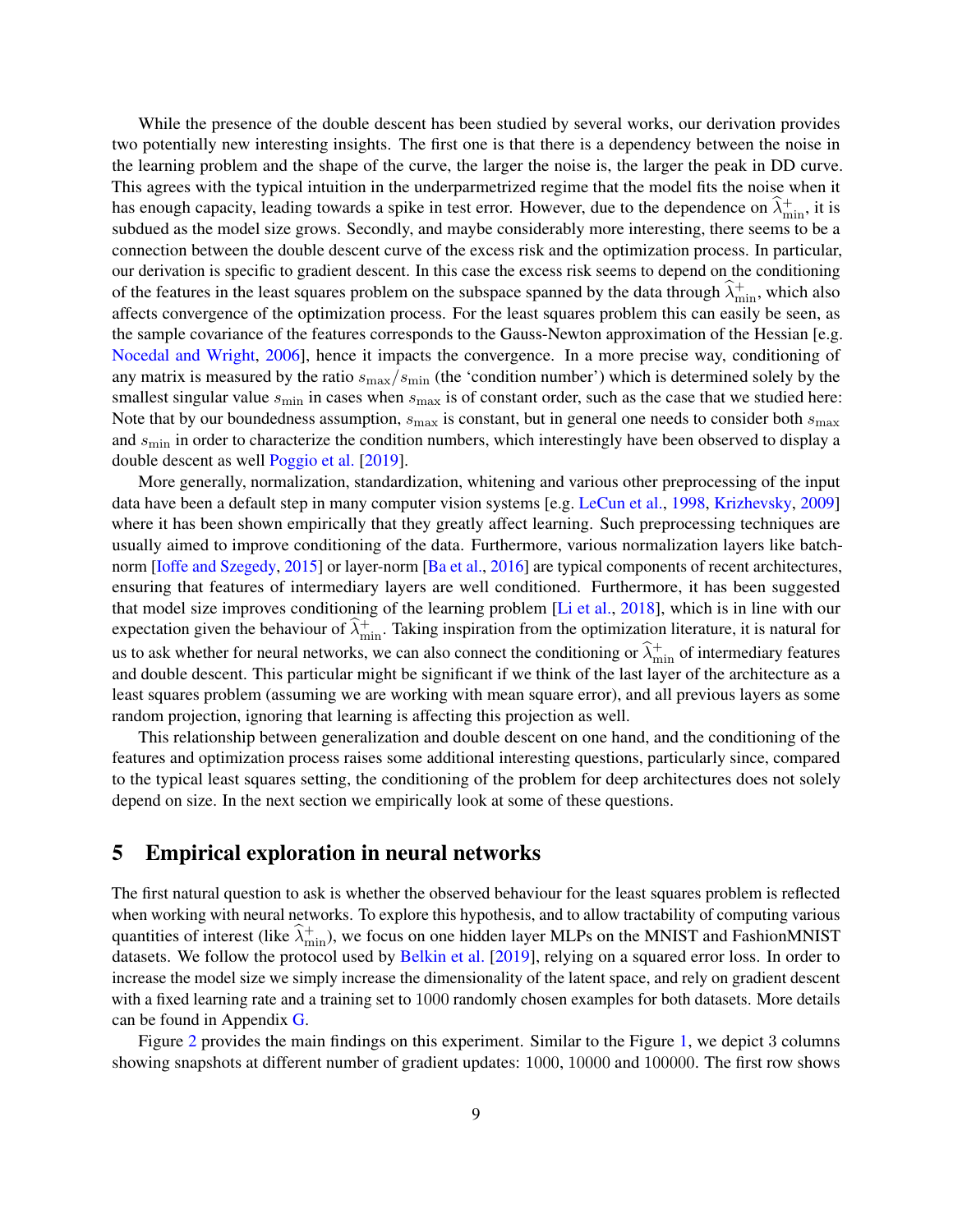

<span id="page-9-0"></span>Figure 2: Training one hidden layer networks of increasing width on MNIST (top) and FashionMNIST (bottom): (a) Minimum positive eigenvalue of the intermediary features at initialization - (b) Test error and corresponding minimum eigenvalue of the intermediary features at different iterations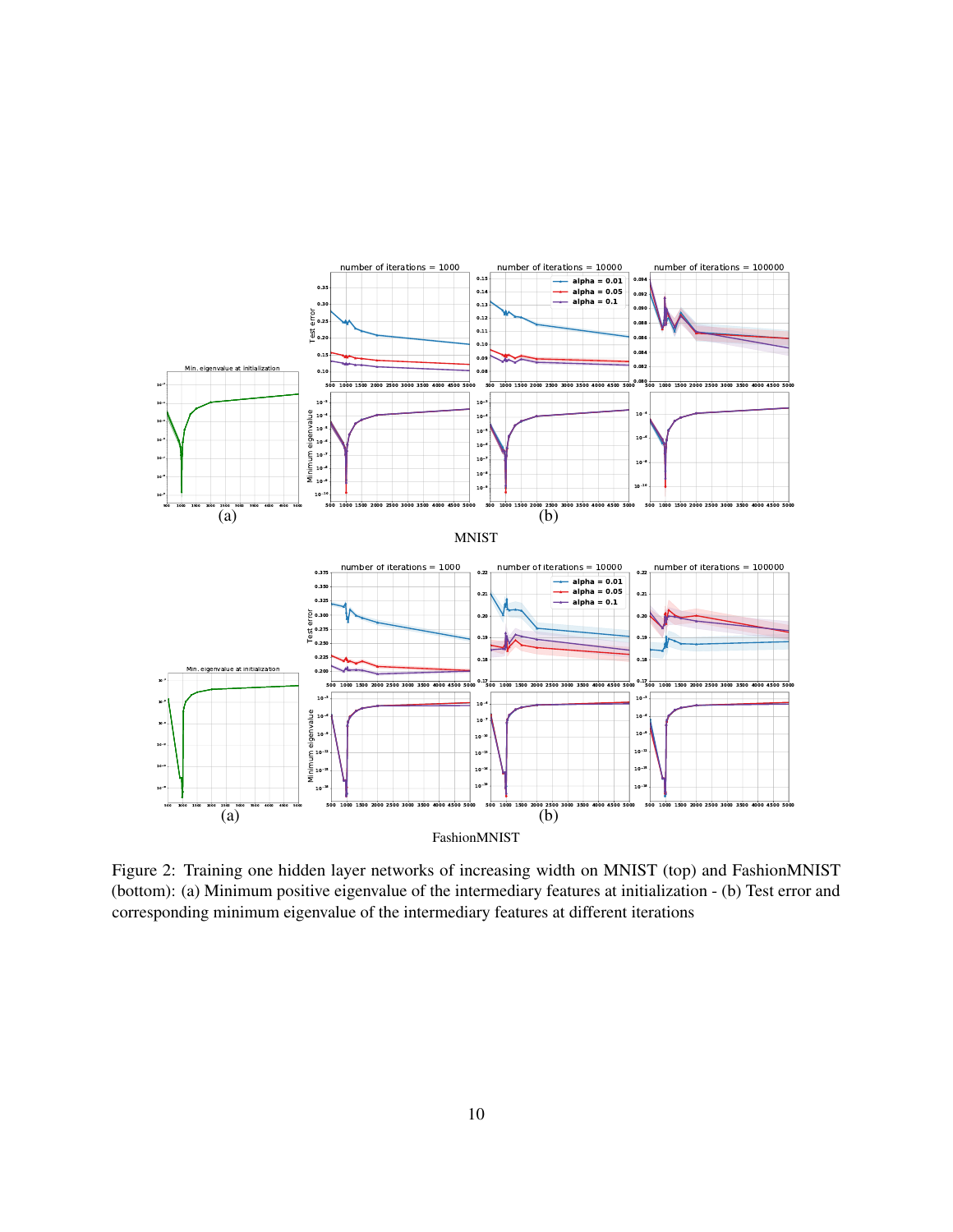test error (number of miss-classified examples out of the test examples) computed on the full test set of 10000 data points which as expected shows the double descent curve with a peak around 1000 hidden units. Note that the peak is relatively small, however the behaviour seems consistent under 5 random seeds for the MNIST experiment.<sup>[3](#page-10-0)</sup> The second row and potentially the more interesting one looks at the  $\hat{\lambda}_{\min}^+$  computed on the covariance of the activations of the hidden layer, which as predicted by our theoretical derivation shows a dip around the interpolation threshold, giving the expected U-shape. Even more surprisingly this shape seems to be robust throughout learning, and the fact that the input weights and biases are being trained seems not to alter it, thus suggesting that our derivation might provide insights in the behaviour of deep models.



<span id="page-10-1"></span>Figure 3: Training networks of increasing width with 1 and 3 hidden layers on MNIST: (a) Minimum positive eigenvalue of the intermediary features at initialization - (b) Test error and corresponding minimum eigenvalue of the intermediary features at different iterations

Following this, if we think of the output layer as solving a least squares problem, while the rest of the network provides a projection of the data, we can consider what can affect the conditioning of the last latent space of the network. We put forward the hypothesis that  $\hat{\lambda}_{\min}^+$  is not simply affected by the number of parameters, but actually the distribution of these parameters in the architecture matters.

To test this hypothesis, we conduct an experiment where we compare the behavior of a network with a single hidden layer and a network with three hidden layers. For both networks, we increase the size of the hidden layers. For the deeper network, we consider either increasing the size of all the hidden layers or grow only the last hidden layer while keeping the others to a fixed small size, creating a strong bottleneck in the network. Figure [3](#page-10-1) shows the results obtained with the former, while the effect of the bottleneck can be seen in Appendix [F.](#page-25-0) We first observe that for the three tested networks, the drop in the minimum eigenvalues happens when the size of the last hidden layer reaches the number of training samples, as predicted by the theory. The magnitude of this drop and behavior across the different tested sizes depends however on the previous layers. In particular, we observe that the bottleneck yields features that are more ill-conditioned than the network with wide hidden layers, where the width of the last layer on its own can not compensate for the existence of the bottleneck. Moreover, from Figure [3,](#page-10-1) we can clearly see that the features obtained by the deeper network have a bigger drop in the minimum eigenvalue, which results, as expected in a higher increase in the test error around the interpolation threshold.

It is well known that depth can harm optimization making the problem ill-conditioned, hence the reliance

<span id="page-10-0"></span> $3$ The error bars for the test error in all the other experiments are estimated by splitting the test set into 10 subsets.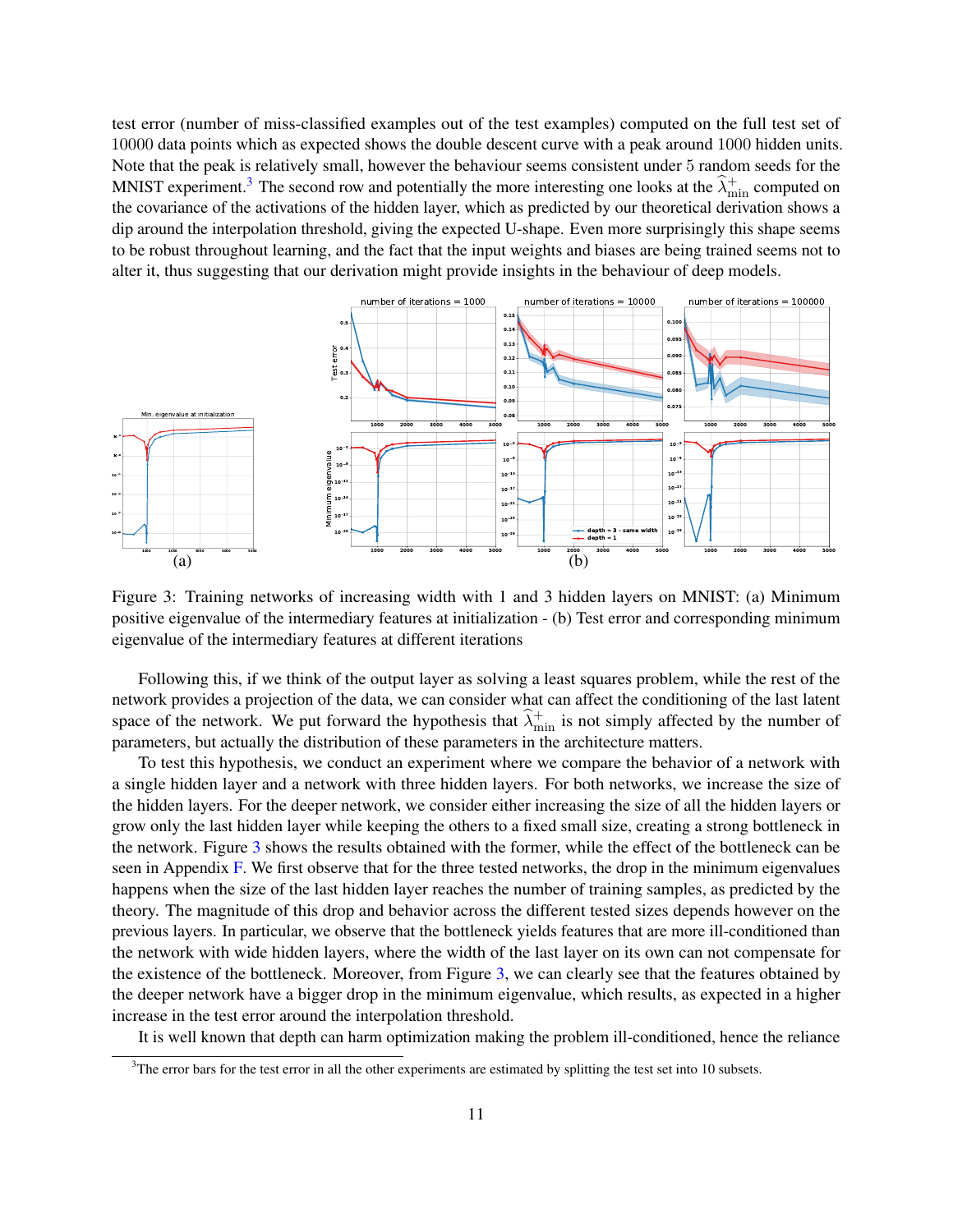on skip-connections and batch normalization [De and Smith](#page-13-8) [\[2020\]](#page-13-8) to train very deep architecture. Our construction provides a way of reasoning about double descent that allows us to factor in the ill-conditioning of the learning problem. Rather than focusing simply on the model size, it suggests that for neural networks the quantity of interest might also be  $\hat{\lambda}^+_{\min}$  for intermediary features, which is affected by size of the model but also by the distribution of the weights and architectural choices. For now we present more empirical explorations and ablations in Appendix [G,](#page-27-0) and put forward this perspective as a conjecture for further exploration.

# 6 Conclusion and Future Work

In this work we analyse the double descent phenomenon in the context of the least squares problem. We make the observation that the excess risk of gradient descent is controlled by the smallest *positive* eigenvalue,  $\hat{\lambda}_{\text{min}}^+$ , of the feature covariance matrix. Furthermore, this quantity follows the Bai-Yin law with high probability under mild distributional assumptions on features, that is, it manifests a U-shaped behaviour as the number of features increases, which we argue induces a double descent shape of the excess risk. Through this we provide a connection between the widely known phenomena and optimization process and conditioning of the problem. We believe this insight provides a different perspective compared to existing results focusing on the Moore-Penrose pseudo-inverse solution. In particular our work conjectures that the connection between the known double descent shape and model size is through  $\hat{\lambda}^+_{\text{min}}$  of the features at intermediary layers. For the least squares problem  $\hat{\lambda}_{\text{min}}^+$  correlates strongly with model size (and hence feature size). However this might not necessarily be always true for neural networks. For example we show empirically that while both depth and width increase the model size, they might affect  $\hat{\lambda}^+_{\text{min}}$  differently. We believe that our work could enable much needed effort, either empirical or theoretical, to disentangle further the role of various factors, like depth and width or other architectural choices like skip connections on double descent.

# References

- <span id="page-11-0"></span>Andrew Brock, Soham De, Samuel L Smith, and Karen Simonyan. High-performance large-scale image recognition without normalization. arXiv:2102.06171, 2021.
- <span id="page-11-1"></span>Tom B Brown, Benjamin Mann, Nick Ryder, Melanie Subbiah, Jared Kaplan, Prafulla Dhariwal, Arvind Neelakantan, Pranav Shyam, Girish Sastry, Amanda Askell, et al. Language models are few-shot learners. *arXiv preprint arXiv:2005.14165*, 2020.
- <span id="page-11-2"></span>Andrew W Senior, Richard Evans, John Jumper, James Kirkpatrick, Laurent Sifre, Tim Green, Chongli Qin, Augustin Žídek, Alexander WR Nelson, Alex Bridgland, et al. Improved protein structure prediction using potentials from deep learning. *Nature*, 577(7792):706–710, 2020.
- <span id="page-11-3"></span>Julian Schrittwieser, Ioannis Antonoglou, Thomas Hubert, Karen Simonyan, Laurent Sifre, Simon Schmitt, Arthur Guez, Edward Lockhart, Demis Hassabis, Thore Graepel, et al. Mastering atari, go, chess and shogi by planning with a learned model. *Nature*, 588(7839):604–609, 2020.
- <span id="page-11-4"></span>David Silver, Julian Schrittwieser, Karen Simonyan, Ioannis Antonoglou, Aja Huang, Arthur Guez, Thomas Hubert, Lucas Baker, Matthew Lai, Adrian Bolton, et al. Mastering the game of go without human knowledge. *nature*, 550(7676):354–359, 2017.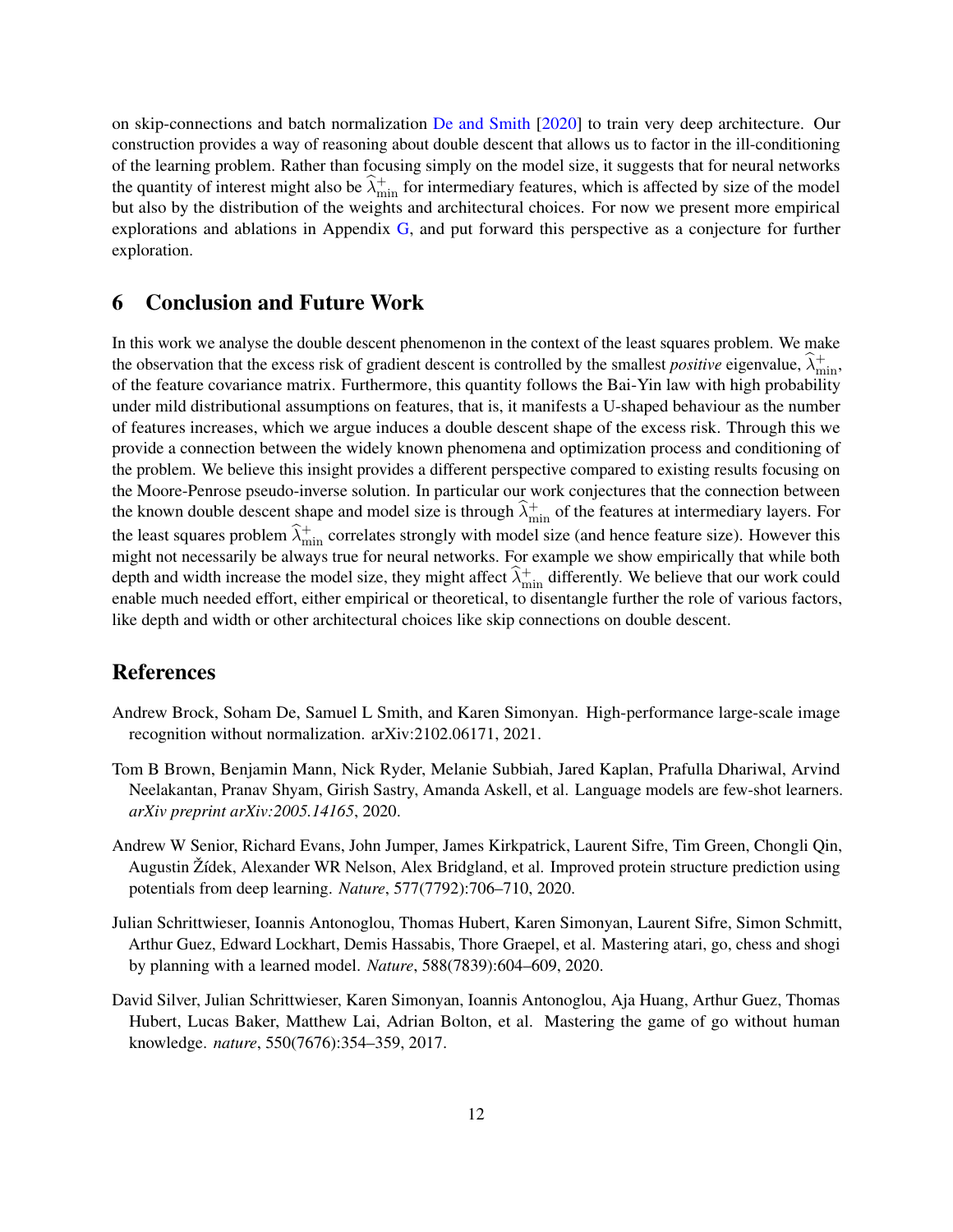- <span id="page-12-0"></span>Kaiming He, Xiangyu Zhang, Shaoqing Ren, and Jian Sun. Deep residual learning for image recognition. In *Proceedings of the IEEE conference on computer vision and pattern recognition*, pages 770–778, 2016.
- <span id="page-12-1"></span>Trevor Hastie, Robert Tibshirani, and Jerome Friedman. *The Elements of Statistical Learning: Data Mining, Inference, and Prediction*. Springer, 2 edition, 2009.
- <span id="page-12-2"></span>Shai Shalev-Shwartz and Shai Ben-David. *Understanding Machine Learning: From Theory to Algorithms*. Cambridge University Press, 2014.
- <span id="page-12-3"></span>Mikhail Belkin, Daniel Hsu, Siyuan Ma, and Soumik Mandal. Reconciling modern machine-learning practice and the classical bias–variance trade-off. *Proceedings of the National Academy of Sciences*, 116(32): 15849–15854, 2019. Previously arXiv:1812.11118.
- <span id="page-12-4"></span>Mikhail Belkin, Daniel Hsu, and Ji Xu. Two models of double descent for weak features. *SIAM Journal on Mathematics of Data Science*, 2(4):1167–1180, 2020. Accessed from arXiv:1903.07571.
- <span id="page-12-5"></span>László Györfi, Michael Kohler, Adam Krzyzak, and Harro Walk. *A distribution-free theory of nonparametric regression*, volume 1. SPRINGER, 2002.
- <span id="page-12-6"></span>Song Mei and Andrea Montanari. The generalization error of random features regression: Precise asymptotics and double descent curve. arXiv:1908.05355, 2019.
- <span id="page-12-7"></span>Michal Derezinski, Feynman T Liang, and Michael W Mahoney. Exact expressions for double descent and implicit regularization via surrogate random design. In *Advances in Neural Information Processing Systems [NeurIPS 2020]*, 2020.
- <span id="page-12-8"></span>Akshay Rangamani, Lorenzo Rosasco, and Tomaso Poggio. For interpolating kernel machines, minimizing the norm of the erm solution minimizes stability, 2020.
- <span id="page-12-9"></span>Trevor Hastie, Andrea Montanari, Saharon Rosset, and Ryan J Tibshirani. Surprises in high-dimensional ridgeless least squares interpolation. arXiv:1903.08560, 2019.
- <span id="page-12-10"></span>Ben Adlam and Jeffrey Pennington. Understanding double descent requires a fine-grained bias-variance decomposition. In *Advances in Neural Information Processing Systems [NeurIPS 2020]*, 2020.
- <span id="page-12-11"></span>Peter L Bartlett, Andrea Montanari, and Alexander Rakhlin. Deep learning: a statistical viewpoint. arXiv:2103.09177, 2021.
- <span id="page-12-12"></span>Preetum Nakkiran, Gal Kaplun, Yamini Bansal, Tristan Yang, Boaz Barak, and Ilya Sutskever. Deep double descent: Where bigger models and more data hurt. In *International Conference on Learning Representations*, 2019.
- <span id="page-12-13"></span>John Shawe-Taylor, Christopher KI Williams, Nello Cristianini, and Jaz Kandola. On the eigenspectrum of the gram matrix and the generalization error of kernel-pca. *IEEE Transactions on Information Theory*, 51 (7):2510–2522, 2005.
- <span id="page-12-14"></span>Olivier Bousquet and André Elisseeff. Stability and generalization. *Journal of Machine Learning Research*, 2:499–526, 2002.
- <span id="page-12-15"></span>Roman Vershynin. Introduction to the non-asymptotic analysis of random matrices. In *Compressed Sensing, Theory and Applications*, pages 210–268. Cambridge University Press, 2012. Accessed from arXiv:1011.3027.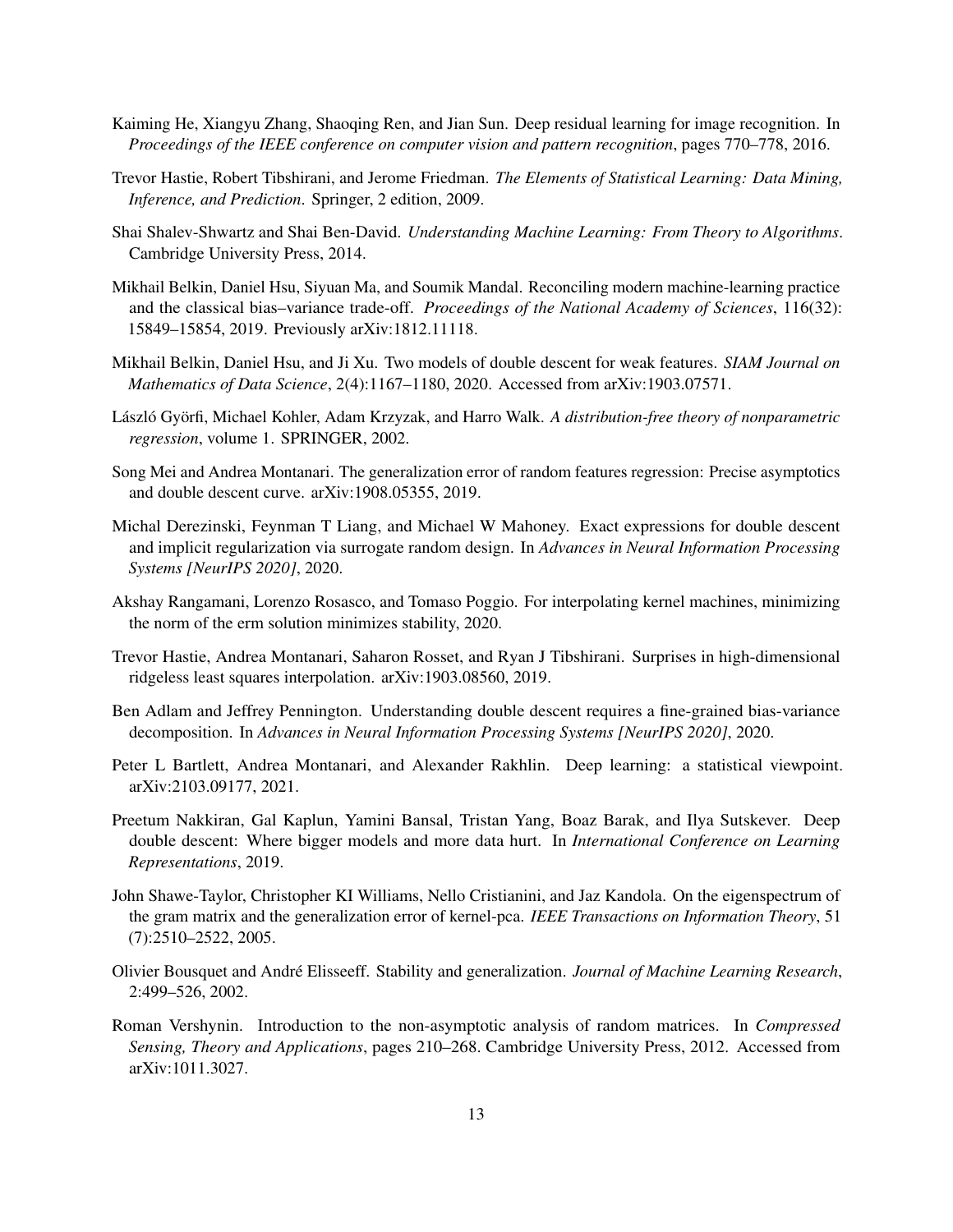- <span id="page-13-0"></span>Zhi-Dong Bai and Yong-Qua Yin. Limit of the smallest eigenvalue of a large dimensional sample covariance matrix. *The Annals of Probability*, 21(3):1275–1294, 1993.
- <span id="page-13-1"></span>Jorge Nocedal and Stephen J. Wright. *Numerical Optimization*. Springer, New York, NY, USA, second edition, 2006.
- <span id="page-13-2"></span>Tomaso Poggio, Gil Kur, and Andrzej Banburski. Double descent in the condition number. Technical Report CBMM Memo No. 102, MIT, 2019. Accessed from arXiv:1912.06190.
- <span id="page-13-3"></span>Yann LeCun, Léon Bottou, Genevieve B. Orr, and Klaus-Robert Müller. Efficient backprop. In *Neural Networks: Tricks of the Trade (2nd ed.)*, Lecture Notes in Computer Science, pages 9–48. Springer, 1998.
- <span id="page-13-4"></span>Alex Krizhevsky. Learning multiple layers of features from tiny images. Technical report, 2009.
- <span id="page-13-5"></span>Sergey Ioffe and Christian Szegedy. Batch normalization: Accelerating deep network training by reducing internal covariate shift. In *Proceedings of the 32nd International Conference on International Conference on Machine Learning - Volume 37*, ICML'15, page 448–456. JMLR.org, 2015.
- <span id="page-13-6"></span>Lei Jimmy Ba, Jamie Ryan Kiros, and Geoffrey E. Hinton. Layer normalization. *CoRR*, abs/1607.06450, 2016.
- <span id="page-13-7"></span>Hao Li, Zheng Xu, Gavin Taylor, Christoph Studer, and Tom Goldstein. Visualizing the loss landscape of neural nets. In S. Bengio, H. Wallach, H. Larochelle, K. Grauman, N. Cesa-Bianchi, and R. Garnett, editors, *Advances in Neural Information Processing Systems*, volume 31. Curran Associates, Inc., 2018.
- <span id="page-13-8"></span>Soham De and Sam Smith. Batch normalization biases residual blocks towards the identity function in deep networks. In H. Larochelle, M. Ranzato, R. Hadsell, M. F. Balcan, and H. Lin, editors, *Advances in Neural Information Processing Systems*, volume 33, pages 19964–19975. Curran Associates, Inc., 2020.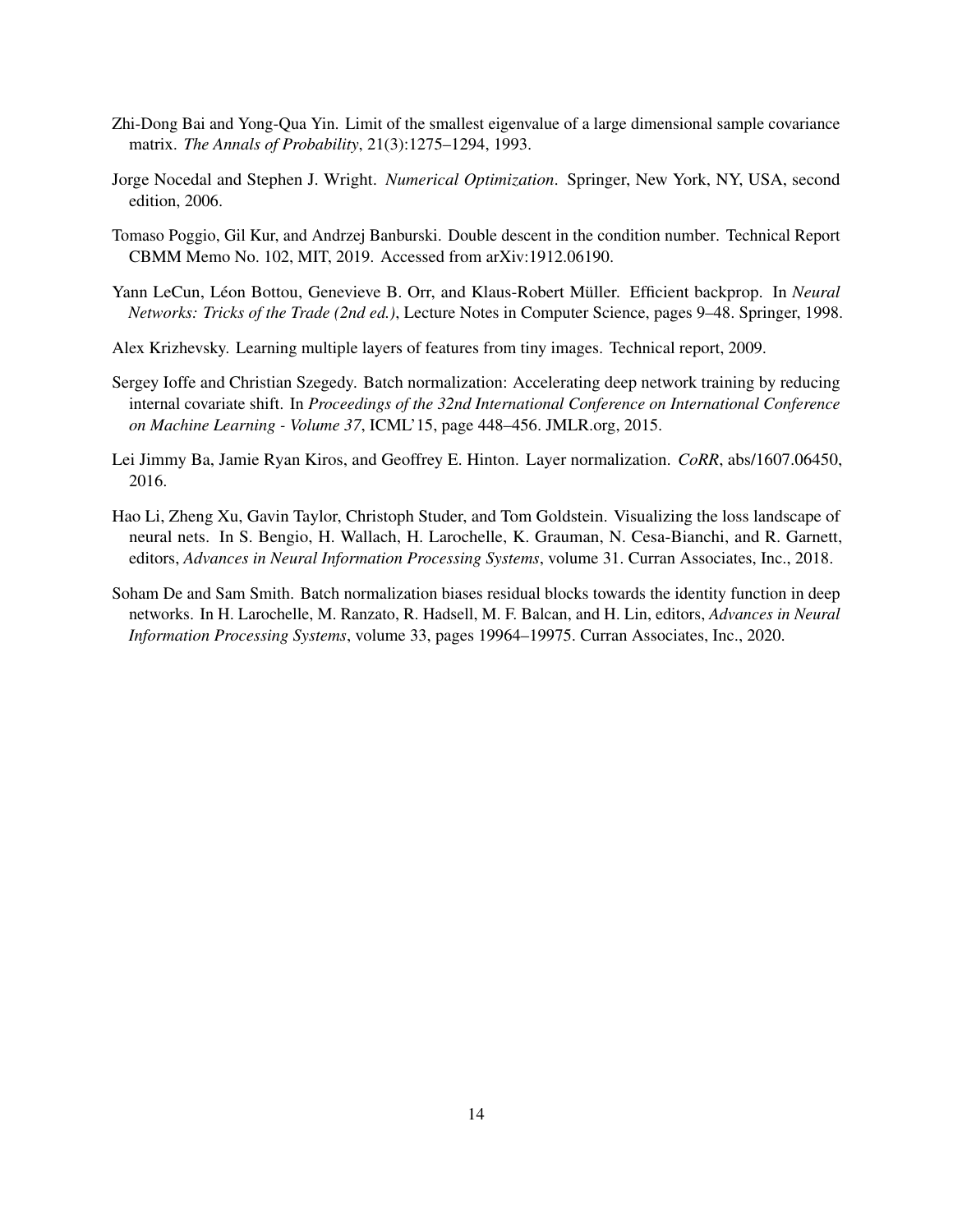### <span id="page-14-0"></span>A Definitions from Linear Analysis

We denote column vectors and matrices with small and capital bold letters, respectively, e.g.  $\alpha$  =  $[\alpha_1, \alpha_2, \dots, \alpha_d]^\top \in \mathbb{R}^d$  and  $\mathbf{A} \in \mathbb{R}^{d_1 \times d_2}$ . Singular values of a rectangular matrix  $\mathbf{A} \in \mathbb{R}^{n \times d}$  are denoted by  $s_{\max}(A) = s_1(A) \ge \ldots \ge s_{n \wedge d}(A) = s_{\min}(A)$ . The rank of A is  $r = \max\{k \mid s_k(A) > 0\}$ . Eigenvalues of a Positive Semi-Definite (PSD) matrix  $M \in \mathbb{R}^{d \times d}$  are nonnegative and are denoted  $\lambda_{\max}(M) = \lambda_1(M) \geq \ldots \geq \lambda_d(M) = \lambda_{\min}(M)$ , while the smallest *non-zero* eigenvalue is denoted  $\lambda^+_{\text{min}}(\bm{M}).$ √

When  $M \in \mathbb{R}^{d \times d}$  is positive definite, we define  $\|x\|_M$  for  $x \in \mathbb{R}^d$  by  $\|x\|_M =$  $x^\top M x$  . It is easy to check that  $\|\cdot\|_M$  is indeed a norm on  $\mathbb{R}^d$ , hence it induces a metric over  $\mathbb{R}^d$ , with the distance between  $x$ and  $y$  given by  $\|x-y\|_M = \sqrt{(x-y)^\top M (x-y)}$ . If  $M$  is only semi-definite, these definitions would give a semi-norm and semi-metric. Note that  $||x||_M = ||M^{1/2}x||$  where  $M^{1/2}$  is the matrix square root of M. If we set  $M = I$ , the identity matrix, then the norm  $\|\cdot\|_M$  reduces to the standard Euclidean norm:  $\|\boldsymbol{x}\| = \sqrt{\boldsymbol{x}^{\top}\boldsymbol{x}}.$ 

Combining the Cauchy-Schwarz inequality and the definition of operator norm  $||M|| = s_{\text{max}}(M)$ , which implies  $\|Mx\|\leq \|M\|\|x\|$ , we get the inequality  $\|x\|_M^2\leq \|x\|^2\|M\|.$ 

The distance from a point x to some set  $B \subseteq \mathbb{R}^d$  is defined as usual

$$
\rho(\pmb{x},B)=\inf_{\pmb{y}\in B}\|\pmb{x}-\pmb{y}\|
$$

and for a positive definite matrix  $M$  we define similarly

$$
\rho_{\boldsymbol{M}}(\boldsymbol{x},B)=\inf_{\boldsymbol{y}\in B}\|\boldsymbol{x}-\boldsymbol{y}\|_{\boldsymbol{M}}.
$$

Given  $x_0 \in \mathbb{R}^d$  and  $\epsilon > 0$ , the Euclidean ball of radius  $\epsilon$  centered at  $x_0$  is defined as

$$
\mathcal{B}(\boldsymbol{x}_0,\epsilon) = \left\{ \boldsymbol{x} \in \mathbb{R}^d \mid \|\boldsymbol{x} - \boldsymbol{x}_0\| \leq \epsilon \right\}
$$

and for a positive definite matrix M the ellipsoid w.r.t. metric  $\|\cdot\|_M$  is defined as

$$
\mathcal{E}_{\boldsymbol{M}}(\boldsymbol{x}_0,\epsilon)=\left\{\boldsymbol{x}\in\mathbb{R}^d\ \Big|\ \|\boldsymbol{x}-\boldsymbol{x}_0\|_{\boldsymbol{M}}\leq\epsilon\right\}
$$

# B Minimum eigenvalue and condition number

Previous works considered the link between the condition number of the features and the DD behavior [Ranga](#page-12-8)[mani et al.](#page-12-8) [\[2020\]](#page-12-8). In this work, the analysis focuses more particularly on the minimum eigenvalue. In the following small experiments, we empirically show that in the experiments shown in the main paper, the condition number is driven by the minimum eigenvalue, and that the maximum eigenvalue stays close to a constant order when we increase the size of the features. In Figure [4,](#page-15-1) we use the same setting as in the MNIST experiment in Figure [2](#page-9-0) is the main paper. We obseve that the behavior of the condition number follows the minimum eigenvalue, while the maximum eigenvalue stays between 10 and 100 as we increase the width of the networks.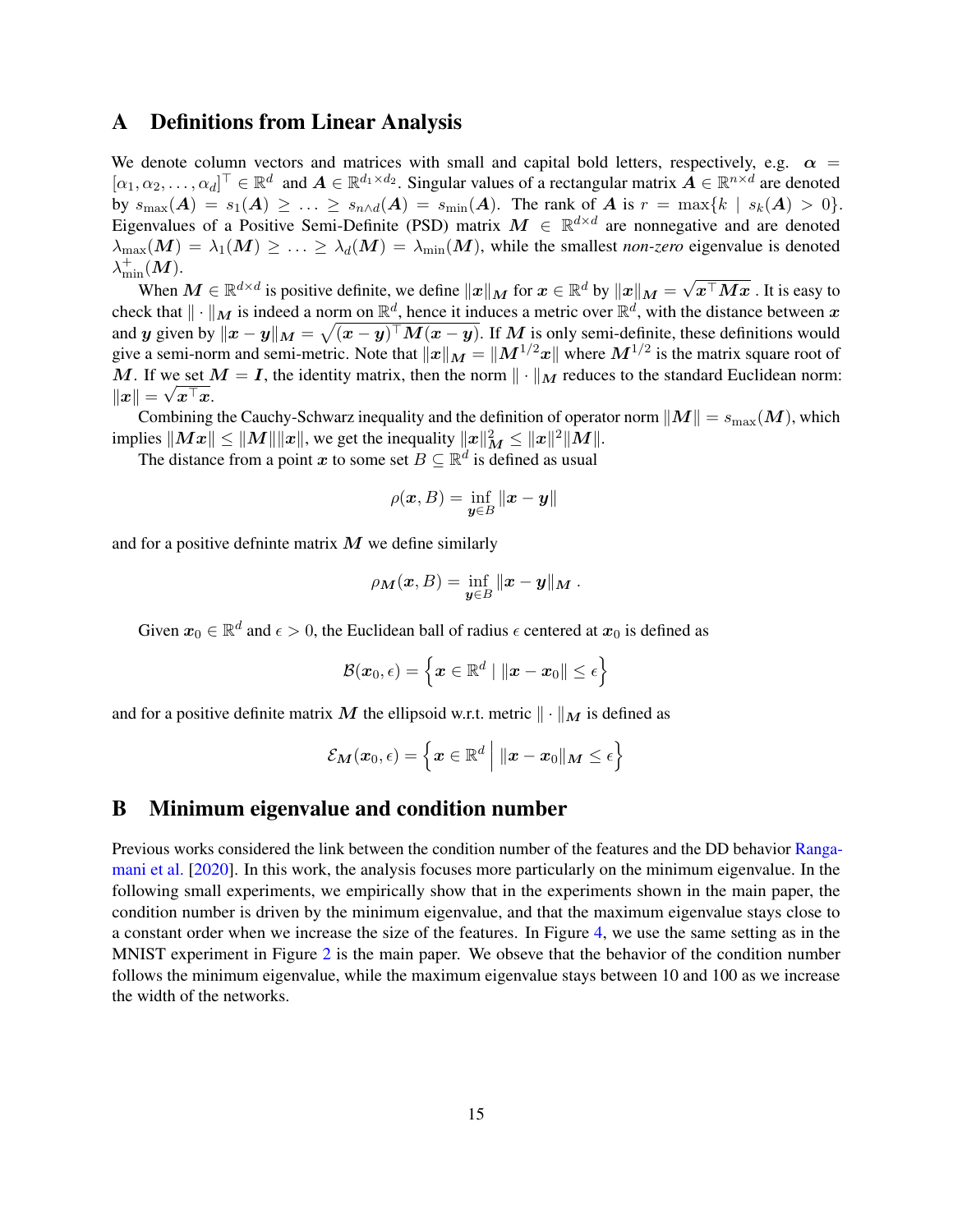

Figure 4: Maximum and minimum eigenvalues and condition numbers of the features of one hidden layer networks of variable width: MNIST - 1000 samples for training, networks trained with gradient descent and different step sizes.

### <span id="page-15-0"></span>C Excess Risk of Gradient Descent

In this section we consider the standard GD algorithm, that is  $A_S(w_0) = w_T$ , which is obtained recursively by applying the update rule  $w_{t+1} = w_t - \alpha \nabla \hat{L}_S(w_t)$  with some step size  $\alpha > 0$  and initialization  $w_0 \in \mathbb{R}^d$ . The rule is iterated for  $t = 0, \ldots, T - 1$ . We will pay attention to  $\mathcal{A}_S$  which satisfy the following regularity condition:

**Definition 1.** A map  $f : \mathbb{R}^d \to \mathbb{R}^d$  is called  $(\Delta, M)$ -admissible, where  $M$  is a fixed PSD matrix and  $\Delta \geq 0$ , if for all  $\boldsymbol{w}, \boldsymbol{w}' \in \mathbb{R}^d$  the following holds:

<span id="page-15-1"></span>
$$
||f(\mathbf{w}) - f(\mathbf{w}')||_{\mathbf{M}} \leq \Delta ||\mathbf{w} - \mathbf{w}'||.
$$

Notice that the norm on the left-hand side is  $\|\cdot\|_M$ , while that on the right-hand side is the standard Euclidean norm. Also notice that this inequality entails a Lipschitz condition with Lipschitz factor  $\Delta$ .

The *excess risk* of  $A_S(W_0)$  is defined as

$$
\mathcal{E}(\boldsymbol{w}^{\star}) = L(\mathcal{A}_S(\boldsymbol{W}_0)) - L(\boldsymbol{w}^{\star}) \qquad \boldsymbol{w}^{\star} \in \argmin_{\boldsymbol{w} \in \mathbb{R}^d} L(\boldsymbol{w}) .
$$

Next we give upper bounds on the excess risk of GD output, assuming that the output of  $A<sub>S</sub>$  is of *low-rank*, which is of interest in the overparameterized regime. Specifically, for some low-rank orthogonal projection  $M \in \mathbb{R}^{d \times d}$  we assume that  $M\mathcal{A}_S(w) = \mathcal{A}_S(w)$  a.s. with respect to random samples S, for any initialization  $w$ . The following theorem gives us a general bound on the excess risk of any admissible algorithm in a sense of Definition [1](#page-4-0) w.r.t. to any smooth loss (not necessarily convex). In the following we will demonstrate that GD satisfies Definition [1.](#page-4-0)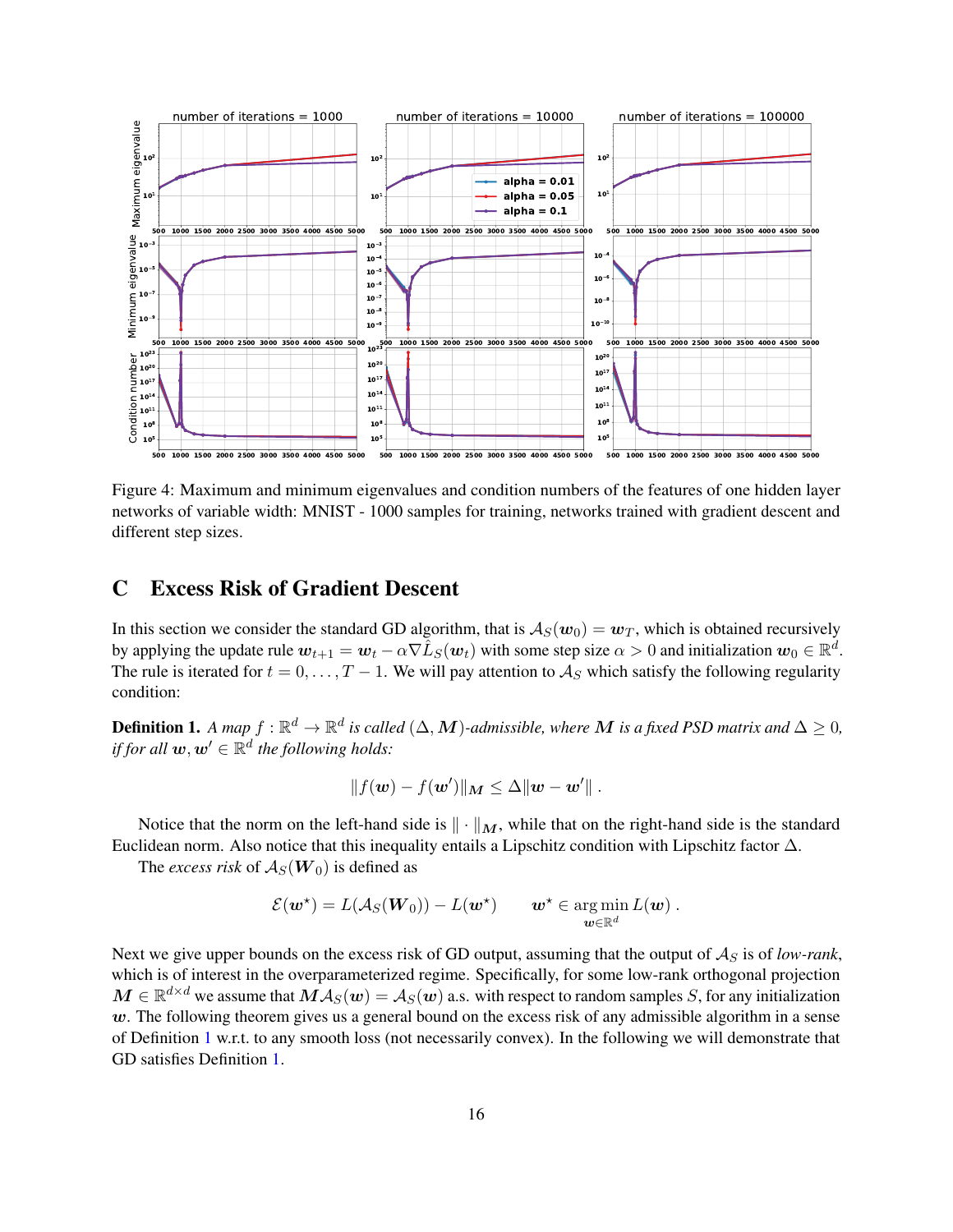**Theorem 1** (Excess Risk of Admissible Algorithm). Assume that  $W_0 \sim \mathcal{N}(0, \nu_{\text{init}}^2 \mathbf{I}_{d \times d})$ , and assume that  $\mathcal{A}_S$  *is* ( $\Delta$ , M)-admissible (Definition [1\)](#page-4-0), where  $\Delta$  and  $\mathbf{W}_0$  are independent. Further assume  $\mathbf{M}\mathcal{A}_S(\mathbf{w})=$  $\mathcal{A}_S(\omega)$  *for any* w, and that L and L are H-smooth. Then, for any  $\omega^* \in \arg \min_{\omega \in \mathbb{R}^d} L(\omega)$  we have

$$
\mathbb{E}[\mathcal{E}(\boldsymbol{w}^{\star})] \leq H\left(\mathbb{E}[\Delta^2] \left( \|\boldsymbol{w}^{\star}\|^2 + \nu_{\text{init}}^2(2+d) \right) + \mathbb{E}[\|\mathcal{A}_S(\boldsymbol{w}^{\star}) - \boldsymbol{w}^{\star}\|_M^2] + \frac{1}{2} \mathbb{E}[\|\boldsymbol{w}^{\star}\|_{I-M}^2] \right).
$$

*In particular, having*  $\alpha \leq 1/H$ *,* 

$$
\mathbb{E}[\|\mathcal{A}_S(\boldsymbol{w}^{\star})-\boldsymbol{w}^{\star}\|_{{\boldsymbol{M}}}^2]\leq 2\alpha T L(\boldsymbol{w}^{\star})\ .
$$

*Proof.* By the H-smoothness of L, and noting that  $\nabla L(w^*) = 0$  since  $w^*$  is a minimizer,

$$
L(\mathcal{A}_S(\mathbf{W}_0)) - L(\mathbf{w}^*) \le \frac{H}{2} ||\mathcal{A}_S(\mathbf{W}_0) - \mathbf{w}^*||^2
$$
  
=  $\frac{H}{2} ||\mathcal{A}_S(\mathbf{W}_0) - \mathbf{w}^*||_M^2 + \frac{H}{2} ||\mathcal{A}_S(\mathbf{W}_0) - \mathbf{w}^*||_I^2 - M$   
=  $\frac{H}{2} ||\mathcal{A}_S(\mathbf{W}_0) - \mathbf{w}^*||_M^2 + \frac{H}{2} ||\mathbf{w}^*||_I^2 - M$ 

where the last equality is justified since M is an orthogonal projection satisfying the assumption  $M A_S(W_0) =$  $\mathcal{A}_S(\boldsymbol{W}_0)$ .

Focusing on the first term above, we get

$$
\begin{aligned} \| {\cal A}_S(\bm{W}_0) - \bm{w}^\star \|_{{\boldsymbol{M}}}^2 &\leq 2 \| {\cal A}_S(\bm{W}_0) - {\cal A}_S(\bm{w}^\star) \|_{{\boldsymbol{M}}}^2 + 2 \| {\cal A}_S(\bm{w}^\star) - \bm{w}^\star \|_{{\boldsymbol{M}}}^2 \\ &\leq 2\Delta^2 \| \bm{W}_0 - \bm{w}^\star \|^2 + 2 \| {\cal A}_S(\bm{w}^\star) - \bm{w}^\star \|_{{\boldsymbol{M}}}^2 \end{aligned}
$$

where the first inequality is due to the following inequality for squared Euclidean norms:  $\|a_1 + \cdots + a_n\|^2 \le$  $n(||a_1||^2 + \cdots + ||a_n||^2)$ , and the last inequality is due to  $(\Delta, M)$ -admissibility of  $\mathcal{A}_S$ . Taking expectation on both sides we have

$$
\mathbb{E}\left[\left\|\mathcal{A}_S(\boldsymbol{W}_0)-\boldsymbol{w}^{\star}\right\|_{\boldsymbol{M}}^2\right] \leq 2 \mathbb{E}[\Delta^2] \, \mathbb{E}[\|\boldsymbol{W}_0-\boldsymbol{w}^{\star}\|^2] + 2 \, \mathbb{E}[\|\mathcal{A}_S(\boldsymbol{w}^{\star})-\boldsymbol{w}^{\star}\|_{\boldsymbol{M}}^2]
$$

where  $\Delta$  is random only due to the sample (recall that  $\Delta$  is independent of  $W_0$  by assumption). The term  $\mathbb{E}[\|W_0 - w^\star\|^2]$  is a standard Gaussian integral, whose calculation is summarized in following lemma:

<span id="page-16-0"></span>**Lemma 2** (Expectation of a squared norm of the Gaussian random vector). *For any*  $\nu > 0$  *and*  $x_0 \in \mathbb{R}^d$ .

$$
\frac{1}{Z}\int_{\mathbb{R}^d} \|x - x_0\|^2 e^{-\frac{1}{2\nu^2}\|x\|^2} dx = \|x_0\|^2 + \nu^2(2+d)
$$

where  $Z=\int_{\R^d}e^{-\frac{1}{2\nu^2}\|{\bm x}\|^2}\,\mathrm{d}{\bm x}$  is the normalization constant. Therefore, if  $\bm X\sim\mathcal{N}({\bm 0},\nu^2\bm I_{d\times d})$  then for any  $x_0 \in \mathbb{R}^d$  we have the identity  $\mathbb{E}[\|\bm{X} - \bm{x}_0\|^2] = \|\bm{x}_0\|^2 + \nu^2(2+d)$ .

*Proof of Lemma [2.](#page-16-0)*

$$
\frac{1}{Z} \int_{\mathbb{R}^d} \|x - x_0\|^2 e^{-\frac{1}{2\nu^2} \|x\|^2} dx = \|x_0\|^2 + \frac{1}{Z} \int_{\mathbb{R}^d} \|x\|^2 e^{-\frac{1}{2\nu^2} \|x\|^2} dx
$$
  
\n
$$
= \|x_0\|^2 + \nu^2 \mathbb{E}[\|X\|^2] = \|x_0\|^2 + 2\nu^2 \frac{\Gamma(\frac{d+2}{2})}{\Gamma(\frac{d}{2})}
$$
  
\n
$$
= \|x_0\|^2 + \nu^2 (2 + d) ,
$$

since  $\|\boldsymbol{X}\|^2$  is  $\chi^2$ -distributed with d degrees of freedom.

 $\Box$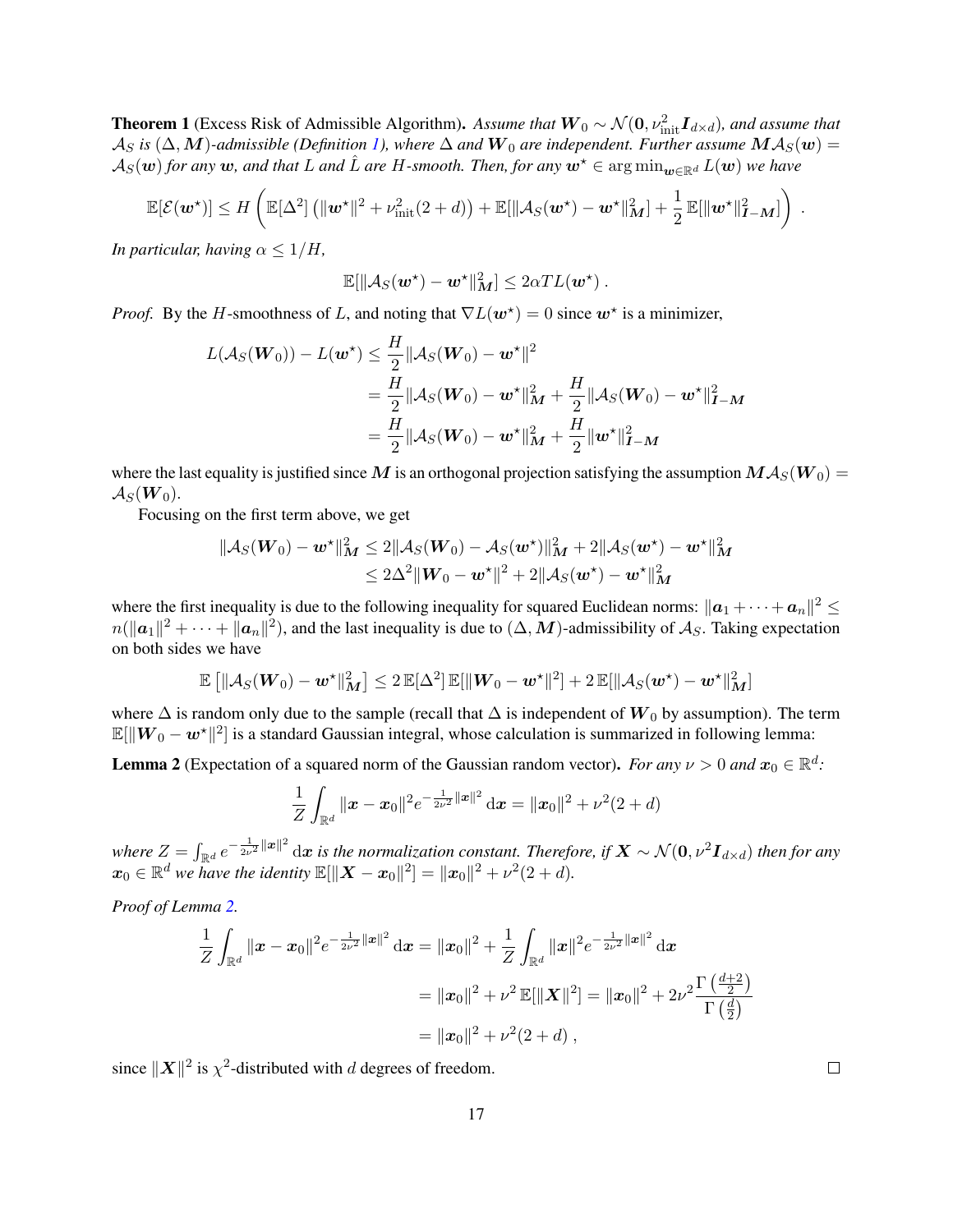For our case with  $W_0 \sim \mathcal{N}(0, \nu_{\text{init}}^2 \boldsymbol{I}_{d \times d})$  this gives  $\mathbb{E}[\|\boldsymbol{W}_0 - \boldsymbol{w}^{\star}\|^2] \leq \|\boldsymbol{w}^{\star}\|^2 + \nu_{\text{init}}^2 (2+d)$ . The term  $\mathbb{E}[\|\mathcal{A}_S(w^*) - w^*\|_M^2]$  is bounded next by using the standard "descent lemma".

<span id="page-17-0"></span>**Lemma 3** (Descent Lemma). Assuming that  $\alpha \leq 1/H$ ,

$$
\sum_{t=0}^{T-1} \|\nabla \hat{L}_S(\boldsymbol{w}_t)\|^2 \leq \frac{2}{\alpha} \left( \hat{L}_S(\boldsymbol{w}_0) - \hat{L}_S(\boldsymbol{w}_T) \right)
$$

*Proof of Lemma* [3.](#page-17-0) Since  $\hat{L}$  is H-smooth, Taylor expansion and the gradient descent rule give us

$$
\hat{L}_S(\boldsymbol{w}_{t+1}) - \hat{L}_S(\boldsymbol{w}_t) \leq -\alpha \|\nabla \hat{L}_S(\boldsymbol{w}_t)\|^2 + \frac{\alpha^2 H}{2} \|\nabla \hat{L}_S(\boldsymbol{w}_t)\|^2,
$$

and rearranging we have

$$
\left(\alpha-\frac{\alpha^2H}{2}\right) \|\nabla \hat{L}_S(\boldsymbol{w}_t)\|^2 \leq \hat{L}_S(\boldsymbol{w}_t) - \hat{L}_S(\boldsymbol{w}_{t+1}).
$$

Summing over  $t = 0, \ldots, T - 1$  we arrive at

$$
\left(\alpha-\frac{\alpha^2H}{2}\right)\sum_{t=0}^{T-1}\|\nabla \hat{L}_S(\boldsymbol{w}_t)\|^2\leq \hat{L}_S(\boldsymbol{w}_0)-\hat{L}_S(\boldsymbol{w}_T).
$$

Finally, note that  $\alpha - \frac{\alpha^2 H}{2} > \frac{\alpha}{2}$  $\frac{\alpha}{2}$  by the assumption that  $\alpha \leq 1/H$ .

In particular, if  $w_t^*$  are the iterates of GD when starting from  $w^*$  (so that  $w_0^* = w^*$ ), then

$$
\|\mathcal{A}_S(\mathbf{w}^*) - \mathbf{w}^*\|_{\mathbf{M}}^2 = \left\| \alpha \sum_{t=0}^{T-1} \nabla \hat{L}_S(\mathbf{w}_t^*) \right\|_{\mathbf{M}}^2
$$
  
\n
$$
\leq \alpha^2 T \sum_{t=0}^{T-1} \|\nabla \hat{L}_S(\mathbf{w}_t^*)\|_{\mathbf{M}}^2
$$
  
\n
$$
\leq \alpha^2 \frac{2T}{\alpha} \left( \hat{L}_S(\mathbf{w}^*) - \hat{L}_S(\mathbf{w}_T^*) \right)
$$
  
\n
$$
\leq 2\alpha T \hat{L}_S(\mathbf{w}^*)
$$

and taking expectation on both sides we have

$$
\mathbb{E}[\|\mathcal{A}_S(\boldsymbol{w}^\star)-\boldsymbol{w}^\star\|_{{\boldsymbol{M}}}^2]\leq 2\alpha T L(\boldsymbol{w}^\star)\ .
$$

Putting all together completes the proof of Theorem [1.](#page-4-1)

### C.1 Least-Squares with Random Design and without Label Noise

Consider a noise-free linear regression model

$$
Y = \mathbf{X}^\top \mathbf{w}^\star,
$$

 $\Box$ 

 $\Box$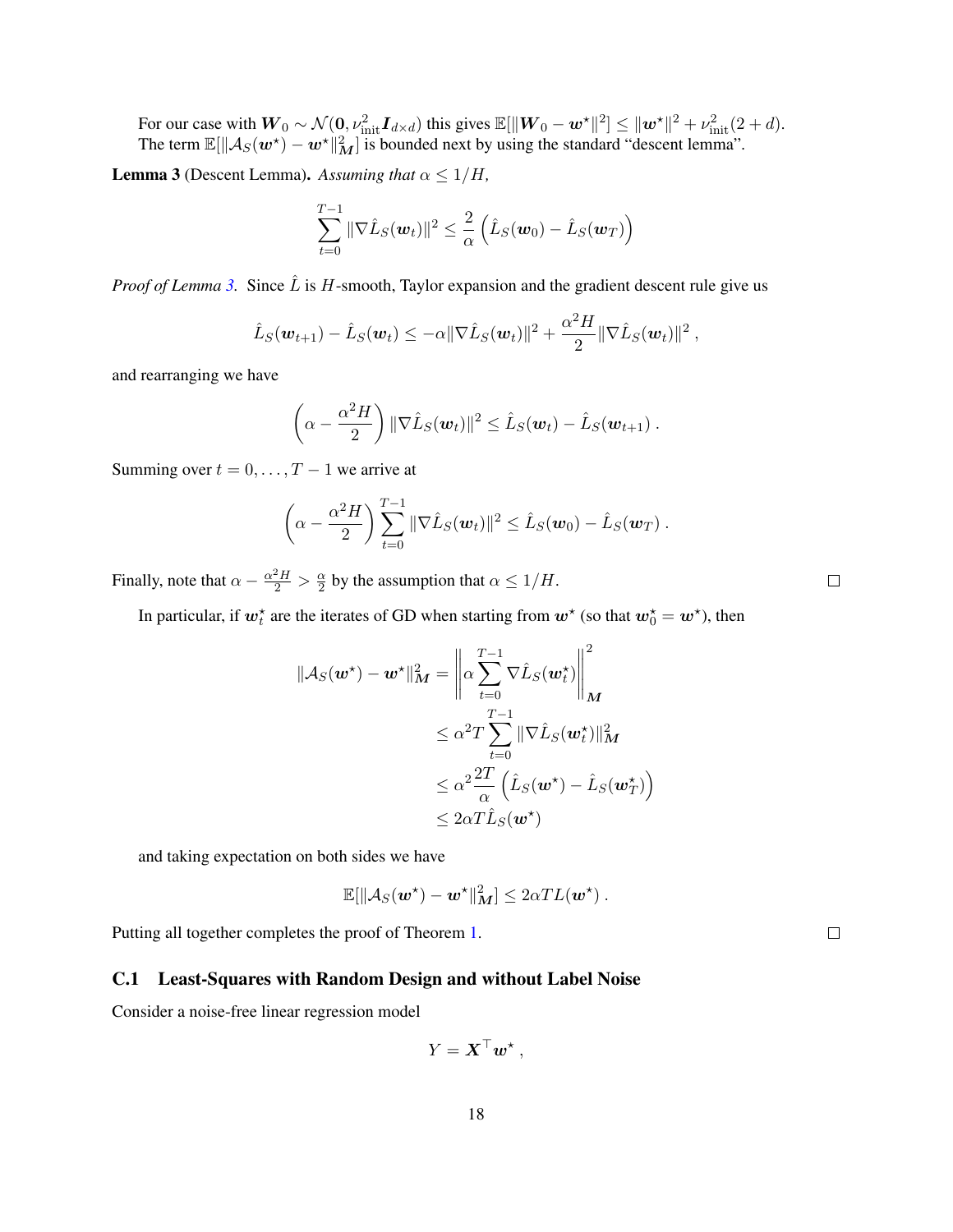where instances are distributed according to some unknown distribution  $P_X$  supported on a d-dimensional unit Euclidean ball. After observing a training sample  $S = ((X_i, Y_i))_{i=1}^n$ , we run GD on the given empirical square loss

$$
\hat{L}_S(\boldsymbol{w}) = \frac{1}{2n} \sum_{i=1}^n (\boldsymbol{w}^\top \boldsymbol{X}_i - Y_i)^2.
$$

Let a sample covariance matrix be defined as  $\hat{\Sigma} = (X_1 X_1^\top + \cdots + X_n X_n^\top)/n$ , and let  $\hat{\Sigma} = U S V^\top$ be the SVD of  $\hat{\Sigma}$ . We will use a subscript notation  $U_r = [u_1, \ldots, u_r]$ ,  $V_r = [v_1, \ldots, v_r]$ , and  $S_r =$  $diag(s_1(\hat{\Sigma}), \ldots, s_r(\hat{\Sigma}))$ , where  $r = \text{rank}(\hat{\Sigma})$  to indicate non-degenerate orthonormal bases and their scaling matrix. In the setting of our interest  $\hat{\Sigma}$  might be degenerate, and therefore we will occasionally refer to the non-degenerate subspace  $U_r$ . We write  $\hat{\lambda}^+_{\min} = \lambda^+_{\min}(\hat{\Sigma}) = \lambda_r(\hat{\Sigma})$  for the minimal *non-zero* eigenvalue, and we denote  $\widehat{M} = U_r U_r^{\top}$ . Note that  $\widehat{M}^2 = \widehat{M}$ . Now we state the main result of this section.

**Theorem 2.** Assume that  $W_0 \sim \mathcal{N}(0, \nu_{\text{init}}^2 I)$ . Then, for any  $w^* \in \arg \min_{w \in \mathbb{R}^d} L(w)$ ,

$$
\mathbb{E}[\mathcal{E}(\boldsymbol{w}^{\star})] \leq \mathbb{E}\left[(1-\alpha\widehat{\lambda}_{\min}^+)^{2T}\right] \left(\|\boldsymbol{w}^{\star}\|^2 + \nu_{\text{init}}^2(2+d)\right) + \frac{1}{2}\mathbb{E}[\|\boldsymbol{w}^{\star}\|_{\boldsymbol{I}-\widehat{\boldsymbol{M}}}^2].
$$

*Proof.* The proof is a consequence of Theorem [1,](#page-4-1) modulo showing that GD with the least-squares objective is  $((1 - \alpha \widehat{\lambda}_{\min}^+)^T, \widehat{M})$  $((1 - \alpha \widehat{\lambda}_{\min}^+)^T, \widehat{M})$  $((1 - \alpha \widehat{\lambda}_{\min}^+)^T, \widehat{M})$ -admissible (Corollary 1 below).

<span id="page-18-1"></span>**Proposition 1.** For a T-step gradient descent map  $A_S : \mathbb{R}^d \to \mathbb{R}^d$  with step size  $\alpha > 0$  applied to the least-squares, and for all  $\boldsymbol{w}_0 \in \mathbb{R}^d$ , we have a.s. that

$$
\mathcal{A}_S(\boldsymbol{w}_0)=(\boldsymbol{I}-\alpha\widehat{\boldsymbol{\Sigma}})^T\boldsymbol{w}_0+\alpha\sum_{t=0}^{T-1}(\boldsymbol{I}-\alpha\widehat{\boldsymbol{\Sigma}})^t\left(\frac{1}{n}\sum_{i=1}^n\boldsymbol{X}_iY_i\right).
$$

*Proof of Proposition [1.](#page-18-1)* Abbreviate  $C = (X_1Y_1 + \cdots + X_nY_n)/n$ . Since  $\nabla \widehat{L}_S(w) = \widehat{\Sigma}w - C$ , observe that

$$
\mathbf{w}_t = \mathbf{w}_{t-1} - \alpha(\widehat{\boldsymbol{\Sigma}} \mathbf{w}_{t-1} - \mathbf{C}) = (\mathbf{I} - \alpha \widehat{\boldsymbol{\Sigma}}) \mathbf{w}_{t-1} + \alpha \mathbf{C}.
$$

A simple recursive argument reveals that for every  $w_0 \in \mathbb{R}^d$ 

$$
\mathcal{A}_S(\boldsymbol{w}_0) = \boldsymbol{w}_T = (\boldsymbol{I} - \alpha \boldsymbol{\Sigma}) \boldsymbol{w}_{T-1} + \alpha \boldsymbol{C}
$$
\n
$$
= (\boldsymbol{I} - \alpha \boldsymbol{\hat{\Sigma}})^2 \boldsymbol{w}_{T-2} + \alpha (\boldsymbol{I} - \alpha \boldsymbol{\hat{\Sigma}}) \boldsymbol{C} + \alpha \boldsymbol{C}
$$
\n
$$
= (\boldsymbol{I} - \alpha \boldsymbol{\hat{\Sigma}})^3 \boldsymbol{w}_{T-3} + \alpha (\boldsymbol{I} - \alpha \boldsymbol{\hat{\Sigma}})^2 \boldsymbol{C} + \alpha (\boldsymbol{I} - \alpha \boldsymbol{\hat{\Sigma}}) \boldsymbol{C} + \alpha \boldsymbol{C}
$$
\n
$$
\dots
$$
\n
$$
= (\boldsymbol{I} - \alpha \boldsymbol{\hat{\Sigma}})^T \boldsymbol{w}_0 + \alpha \sum_{t=0}^{T-1} (\boldsymbol{I} - \alpha \boldsymbol{\hat{\Sigma}})^t \boldsymbol{C}.
$$

 $\Box$ 

Proposition [1](#page-18-1) implies the following simple fact.

<span id="page-18-0"></span>**Corollary 1** (Admissibility of GD). The T-step gradient descent map  $A_S : \mathbb{R}^d \to \mathbb{R}^d$  with step size  $\alpha > 0$ applied to the least-squares problem satisfies, for all  $\bm{w}_0, \bm{u}_0 \in \mathbb{R}^d,$ 

$$
\|\mathcal{A}_S(\boldsymbol{w}_0)-\mathcal{A}_S(\boldsymbol{u}_0)\|_{\widehat{\boldsymbol{M}}} \leq (1-\alpha\widehat{\lambda}_{\min}^+)^T\|\boldsymbol{w}_0-\boldsymbol{u}_0\|.
$$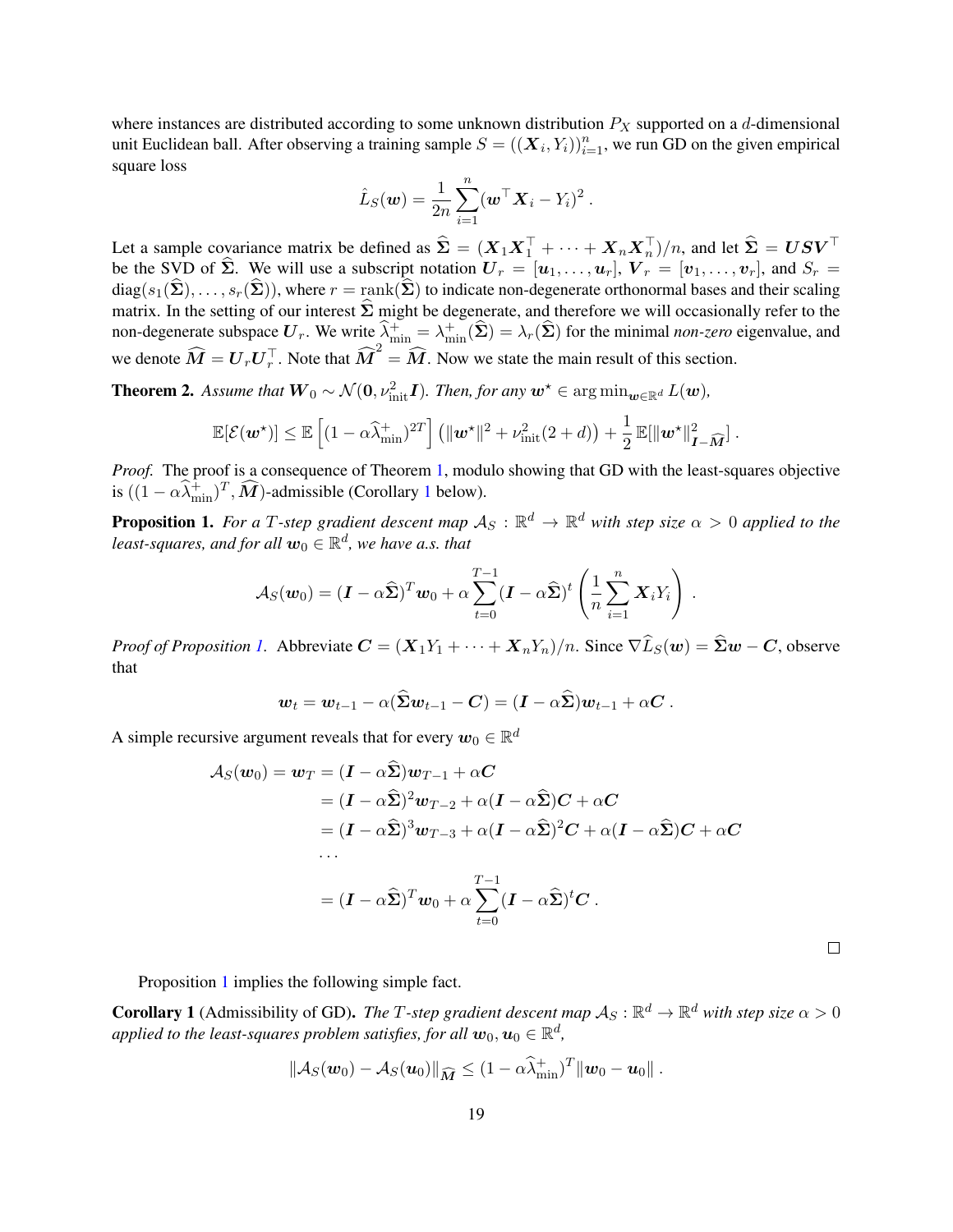*Proof of Corollary [1.](#page-18-0)* By Proposition [1](#page-18-1) for any  $w_0, u_0 \in \mathbb{R}^d$ :

$$
\begin{aligned} \|\mathcal{A}_S(\boldsymbol{w}_0)-\mathcal{A}_S(\boldsymbol{u}_0)\|_{\boldsymbol{U}_r\boldsymbol{U}_r^\top}&=\|(\boldsymbol{I}-\alpha\widehat{\boldsymbol{\Sigma}})^T(\boldsymbol{w}_0-\boldsymbol{u}_0)\|_{\boldsymbol{U}_r\boldsymbol{U}_r^\top}\\ &=\|\boldsymbol{U}_r^\top(\boldsymbol{I}-\alpha\widehat{\boldsymbol{\Sigma}})^T(\boldsymbol{w}_0-\boldsymbol{u}_0)\|\\ &\leq \|\boldsymbol{U}_r^\top(\boldsymbol{I}-\alpha\widehat{\boldsymbol{\Sigma}})^T\|\|(\boldsymbol{w}_0-\boldsymbol{u}_0)\|\ . \end{aligned}
$$

Now,

$$
\boldsymbol{U}_r^\top (\boldsymbol{I}-\alpha\widehat{\boldsymbol{\Sigma}})^T = \boldsymbol{U}_r^\top \boldsymbol{U} (\boldsymbol{I}-\alpha\boldsymbol{S})^T \boldsymbol{V}^\top = \boldsymbol{I}_{r\times d} (\boldsymbol{I}-\alpha\boldsymbol{S})^T \boldsymbol{V}^\top = (\boldsymbol{I}_{r\times d}-\alpha\boldsymbol{S}_{r\times d})^T \boldsymbol{V}^\top
$$

where subscript  $r \times n$  stands for clipping the matrix to r rows and d columns. The above implies that the operator norm of  $\boldsymbol{U}_r^\top (\boldsymbol{I}-\alpha \widehat{\boldsymbol{\Sigma}})^T$  satisfies  $\|\boldsymbol{U}_r^\top (\boldsymbol{I}-\alpha \widehat{\boldsymbol{\Sigma}})^T\| \leq (1-\alpha \lambda_{\min}^+(\widehat{\boldsymbol{\Sigma}}))^T$ .  $\Box$ 

 $\Box$ 

Finally, note that in the overparametrized case  $(d > n)$  we have  $r = n \wedge d = n$ .

### <span id="page-19-1"></span>C.2 Least-Squares with Random Design and Label Noise

Now, in addition to the random design we introduce a label noise into our model:

$$
Y = \mathbf{X}^\top \mathbf{w}^* + \varepsilon \;,
$$

where we have independent noise  $\varepsilon$  such that  $\mathbb{E}[\varepsilon] = 0$  and  $\mathbb{E}[\varepsilon^2] = \sigma^2$ .

**Theorem 3.** Assume that  $W_0 \sim \mathcal{N}(0, \nu_{\text{init}}^2 I)$ . Then, for any  $w^* \in \arg \min_{w \in \mathbb{R}^d} L(w)$ ,

$$
\mathbb{E}[\mathcal{E}(\boldsymbol{w}^{\star})] \leq \mathbb{E}\left[ (1-\alpha\widehat{\lambda}_{\min}^+)^{2T} \right] \left( \|\boldsymbol{w}^{\star}\|^2 + \nu_{\text{init}}^2 (2+d) \right) + \frac{4\sigma^2}{n} \mathbb{E}\left[ \left( \widehat{\lambda}_{\min}^+ \right)^{-2} \right] + \frac{1}{2} \mathbb{E}[\|\boldsymbol{w}^{\star}\|_{\boldsymbol{I}-\widehat{\boldsymbol{M}}}^2].
$$

*Proof.* The proof is almost identical to the one of Theorem [2](#page-5-1) except  $\mathbb{E} \left[ \|\boldsymbol{w}^* - A_S(\boldsymbol{w}^*)\|_2^2 \right]$ i is handled by  $\boldsymbol{M}$ the following Lemma [4.](#page-19-0)  $\Box$ 

<span id="page-19-0"></span>**Lemma 4.** Let  $\widehat{M}$  be defined as in Section [3.1.](#page-5-0) For any  $T > 0$ , GD achieves

$$
\mathbb{E}\left[\|\boldsymbol{w}^{\star}-\mathcal{A}_{S}(\boldsymbol{w}^{\star})\|_{\widehat{\boldsymbol{M}}}^{2}\right] \leq \frac{4\sigma^{2}}{n} \mathbb{E}\left[\left(\widehat{\lambda}_{\min}^{+}\right)^{-2}\right].
$$

*Proof.* Recall that  $\mathbb{E}[\varepsilon_i] = 0$  and  $\mathbb{E}[\varepsilon_i^2] = \sigma^2$  for  $i \in [n]$ . Throughout the proof abbreviate  $\mathbb{E}[\cdot | X_1, \dots, X_n] =$  $\mathbb{E}_{\varepsilon}[\cdot].$ 

We begin by noting that the integral form of Taylor theorem gives us that for any  $w^* \in \arg\min_{w \in \mathbb{R}^d} \hat{L}(w)$ and any  $\boldsymbol{w} \in \mathbb{R}^d$ ,

$$
\hat{L}(\boldsymbol{w}) - \hat{L}(\boldsymbol{w}^{\star}) = \frac{1}{2} (\boldsymbol{w} - \boldsymbol{w}^{\star})^{\top} \left( \int_0^1 \nabla^2 \hat{L}(\tau \boldsymbol{w} + (1 - \tau) \boldsymbol{w}^{\star}) d\tau \right) (\boldsymbol{w} - \boldsymbol{w}^{\star})
$$
\n
$$
\geq \frac{1}{2} \cdot \hat{\lambda}^+_{\min} (\boldsymbol{w} - \boldsymbol{w}^{\star})^{\top} \widehat{M} (\boldsymbol{w} - \boldsymbol{w}^{\star}).
$$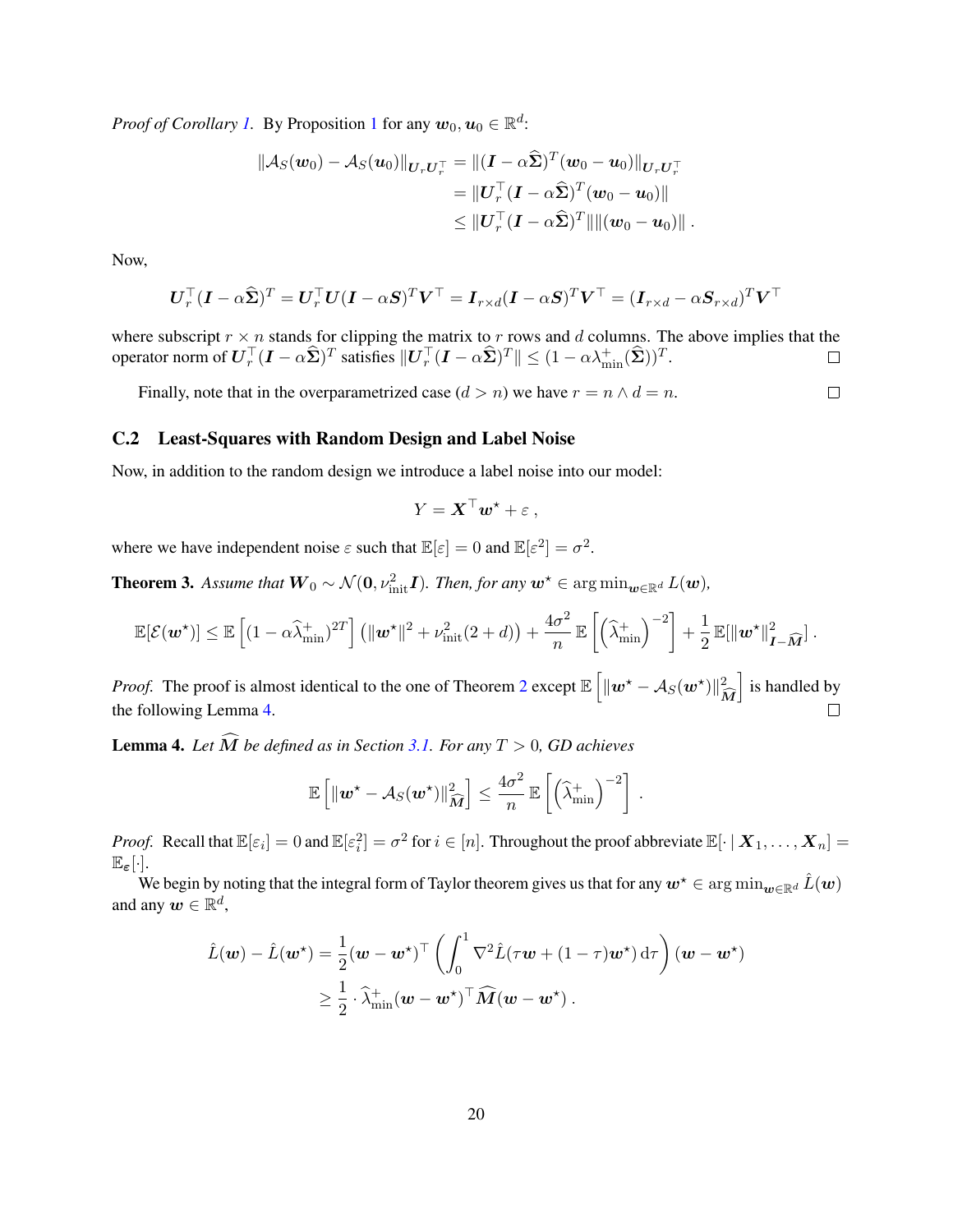Thus, taking  $\mathbf{w} = \mathcal{A}_S(\mathbf{w}^*)$ , we have

$$
\mathbb{E}_{\varepsilon}\left[\|\boldsymbol{w}^{\star}-\mathcal{A}_{S}(\boldsymbol{w}^{\star})\|_{\widehat{M}}^{2}\right] \leq \frac{1}{\widehat{\lambda}^{+}_{\min}}\left(\mathbb{E}_{\varepsilon}\,\hat{L}(\boldsymbol{w}^{\star})-\mathbb{E}_{\varepsilon}\left[\hat{L}(\mathcal{A}_{S}(\boldsymbol{w}^{\star}))\right]\right) \n= \frac{1}{\widehat{\lambda}^{+}_{\min}}\left(\sigma^{2}-\mathbb{E}_{\varepsilon}\left[\hat{L}(\mathcal{A}_{S}(\boldsymbol{w}^{\star}))\right]\right).
$$

Now, let's focus on the loss term on the r.h.s.:

$$
\mathbb{E}_{\boldsymbol{\varepsilon}}\left[\hat{L}_{S}(\boldsymbol{w}_{T}^{\star})\right] = \frac{1}{n} \sum_{i=1}^{n} \mathbb{E}_{\boldsymbol{\varepsilon}}\left[\left((\boldsymbol{w}_{T}^{\star} - \boldsymbol{w}_{0}^{\star})^{\top} \boldsymbol{X}_{i} - \varepsilon_{i}\right)^{2}\right] \n= \sigma^{2} - \frac{2}{n} \sum_{i=1}^{n} \mathbb{E}_{\boldsymbol{\varepsilon}}\left[\varepsilon_{i} (\boldsymbol{w}_{T}^{\star} - \boldsymbol{w}_{0}^{\star})^{\top} \boldsymbol{X}_{i}\right] + \mathbb{E}_{\boldsymbol{\varepsilon}}\left[(\boldsymbol{w}_{T}^{\star} - \boldsymbol{w}_{0}^{\star})^{\top} \widehat{\boldsymbol{\Sigma}} (\boldsymbol{w}_{T}^{\star} - \boldsymbol{w}_{0}^{\star})\right] \n\geq \sigma^{2} - \frac{2}{n} \sum_{i=1}^{n} \mathbb{E}_{\boldsymbol{\varepsilon}}\left[\varepsilon_{i} (\boldsymbol{w}_{T}^{\star} - \boldsymbol{w}_{0}^{\star})^{\top} \boldsymbol{X}_{i}\right] \n= \sigma^{2} - \frac{2}{n} \sum_{i=1}^{n} \mathbb{E}_{\boldsymbol{\varepsilon}}\left[\varepsilon_{i} \boldsymbol{w}_{T}^{\star} \mathbb{T} \boldsymbol{X}_{i}\right]
$$

where the last term is small when label noise is not too correlated with the output  $w_T^*$ . Hence to control the term, we need to measure the effect of the noise on GD. To do so we will introduce an additional iterates  $(\tilde{\boldsymbol{w}}_t)_t$  constructed by running GD on labels without noise, that is

$$
\tilde{\boldsymbol{w}}_{t+1}^{\star} = \tilde{\boldsymbol{w}}_t^{\star} - \alpha \nabla \tilde{L}_S(\tilde{\boldsymbol{w}}_t^{\star}) \qquad \text{where} \quad \tilde{L}(\boldsymbol{w}) = \frac{1}{2n} \sum_{i=1}^n \left( \boldsymbol{w}^\top \boldsymbol{X}_i - \boldsymbol{w}^{\star \top} \boldsymbol{X}_i \right)^2 \; .
$$

The plan is then to bound the deviation  $\|\boldsymbol{w}_T^{\star} - \tilde{\boldsymbol{w}}_T^{\star}\|_{\widehat{M}}$  which we will do recursively. We proceed:

$$
\frac{2}{n} \sum_{i=1}^{n} \mathbb{E}_{\varepsilon} \left[ \varepsilon_{i} \boldsymbol{w}_{T}^{\star \top} \boldsymbol{X}_{i} \right]
$$
\n
$$
= \frac{2}{n} \sum_{i=1}^{n} \mathbb{E}_{\varepsilon} \left[ \varepsilon_{i} (\boldsymbol{w}_{T}^{\star} - \tilde{\boldsymbol{w}}_{T}^{\star})^{\top} \boldsymbol{X}_{i} \right]
$$
\n(Note that  $\mathbb{E}_{\varepsilon} [\tilde{\boldsymbol{w}}_{T}^{\star} | \boldsymbol{X}_{i}] = 0$ )\n
$$
= \frac{2}{n} \sum_{i=1}^{n} \mathbb{E}_{\varepsilon} \left[ \varepsilon_{i} (\boldsymbol{w}_{T}^{\star} - \tilde{\boldsymbol{w}}_{T}^{\star})^{\top} \widehat{\boldsymbol{M}} \boldsymbol{X}_{i} \right]
$$
\n(Since  $\widehat{\boldsymbol{M}} \boldsymbol{X}_{i} = \boldsymbol{X}_{i}$ )\n
$$
\leq \frac{2}{n} \mathbb{E}_{\varepsilon} \left[ \left\| \sum_{i=1}^{n} \varepsilon_{i} \boldsymbol{X}_{i} \right\| \left\| \widehat{\boldsymbol{M}} (\boldsymbol{w}_{T}^{\star} - \tilde{\boldsymbol{w}}_{T}^{\star}) \right\| \right]
$$
\n(Cauchy-Schwarz)

Now we will handle  $\left\| \widehat{\mathbf{M}}(\boldsymbol{w}_T^{\star} - \tilde{\boldsymbol{w}}_T^{\star}) \right\| = \|\boldsymbol{w}_T^{\star} - \tilde{\boldsymbol{w}}_T^{\star}\|_{\widehat{\mathbf{M}}}$  by following a recursive argument. First, observe that for any  $t = 0, 1, 2, \ldots$ 

$$
\nabla \hat{L}(\tilde{\boldsymbol{w}}_t^{\star}) = \hat{\boldsymbol{\Sigma}} \tilde{\boldsymbol{w}}_t^{\star} - \frac{1}{n} \sum_{i=1}^n \boldsymbol{X}_i \boldsymbol{X}_i^{\top} \boldsymbol{w}_0^{\star} = \hat{\boldsymbol{\Sigma}} (\tilde{\boldsymbol{w}}_t^{\star} - \boldsymbol{w}_0^{\star}),
$$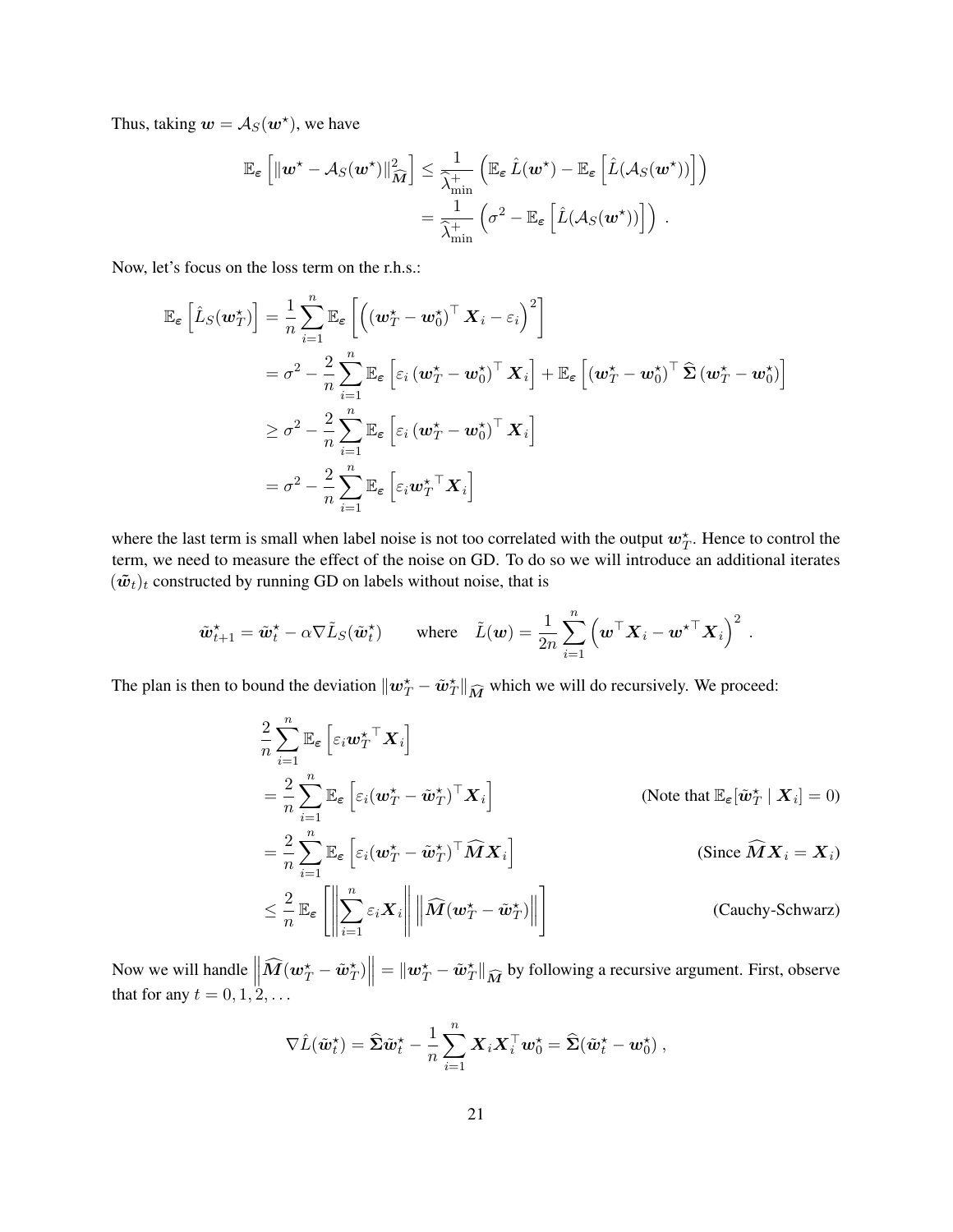and at the same time

$$
\nabla \hat{L}(\boldsymbol{w}_t^{\star}) = \hat{\boldsymbol{\Sigma}} \boldsymbol{w}_t^{\star} - \frac{1}{n} \sum_{i=1}^n \boldsymbol{X}_i \boldsymbol{X}_i^{\top} \boldsymbol{w}_0^{\star} - \frac{1}{n} \sum_{i=1}^n \boldsymbol{X}_i \varepsilon_i = \hat{\boldsymbol{\Sigma}} (\boldsymbol{w}_t^{\star} - \boldsymbol{w}_0^{\star}) - \frac{1}{n} \sum_{i=1}^n \boldsymbol{X}_i \varepsilon_i.
$$

Thus,

$$
\|\boldsymbol{w}_{t+1}^{\star} - \tilde{\boldsymbol{w}}_{t+1}^{\star}\|_{\widehat{M}} = \left\|\boldsymbol{w}_{t}^{\star} - \tilde{\boldsymbol{w}}_{t}^{\star} - \alpha \left(\nabla \hat{L}(\boldsymbol{w}_{t}^{\star}) - \nabla \hat{L}(\tilde{\boldsymbol{w}}_{t}^{\star})\right)\right\|_{\widehat{M}}
$$
\n
$$
= \left\|\boldsymbol{w}_{t}^{\star} - \tilde{\boldsymbol{w}}_{t}^{\star} - \alpha \hat{\boldsymbol{\Sigma}}(\boldsymbol{w}_{t}^{\star} - \tilde{\boldsymbol{w}}_{t}^{\star}) - \frac{\alpha}{n} \sum_{i=1}^{n} \boldsymbol{X}_{i} \varepsilon_{i}\right\|_{\widehat{M}}
$$
\n
$$
= \left\|\left(\boldsymbol{I} - \alpha \hat{\boldsymbol{\Sigma}}\right)(\boldsymbol{w}_{t}^{\star} - \tilde{\boldsymbol{w}}_{t}^{\star})\right\|_{\widehat{M}} + \frac{\alpha}{n} \left\|\sum_{i=1}^{n} \boldsymbol{X}_{i} \varepsilon_{i}\right\|_{\widehat{M}}
$$
\n
$$
\stackrel{(a)}{\leq} \|\boldsymbol{I} - \alpha \hat{\boldsymbol{\Sigma}}\|_{\widehat{M}} \|\boldsymbol{w}_{t}^{\star} - \tilde{\boldsymbol{w}}_{t}^{\star}\|_{\widehat{M}} + \frac{\alpha}{n} \left\|\sum_{i=1}^{n} \boldsymbol{X}_{i} \varepsilon_{i}\right\|_{\widehat{M}}
$$
\n
$$
\leq (1 - \alpha \hat{\lambda}_{\min}^{\star}) \|\boldsymbol{w}_{t}^{\star} - \tilde{\boldsymbol{w}}_{t}^{\star}\|_{\widehat{M}} + \frac{\alpha}{n} \left\|\sum_{i=1}^{n} \boldsymbol{X}_{i} \varepsilon_{i}\right\|_{\widehat{M}}
$$
\n(2)

where in the step (a) we note that  $\widehat{M}(I - \alpha \widehat{\Sigma})(w_t^* - \tilde{w}_t^*) = \widehat{M}(I - \alpha \widehat{\Sigma})\widehat{M}(w_t^* - \tilde{w}_t^*)$  (since  $\widehat{M}^2 = \widehat{M}$ and  $\widehat{\boldsymbol{\Sigma}}\widehat{\boldsymbol{M}} = \widehat{\boldsymbol{\Sigma}}$ ).

Now we use the fact that an elementary recursive relation  $x_{t+1} \le a_t x_t + b_t$  with  $x_0 = 0$  unwinds to  $x_T \le \sum_{t=1}^T b_t \prod_{k=t+1}^T a_k$ , which gives

$$
\|\mathbf{w}_T^{\star} - \tilde{\mathbf{w}}_T^{\star}\|_{\widehat{M}} \leq \frac{\alpha}{n} \left\|\sum_{i=1}^n \mathbf{X}_i \varepsilon_i\right\|_{\widehat{M}} \sum_{t=1}^T (1 - \alpha \widehat{\lambda}_{\min}^+)^{T-t}
$$
  

$$
\leq \frac{\alpha}{n} \left\|\sum_{i=1}^n \mathbf{X}_i \varepsilon_i\right\|_{\widehat{M}} \frac{1 - (1 - \alpha \widehat{\lambda}_{\min}^+)^T}{\alpha \widehat{\lambda}_{\min}^+}.
$$

Thus,

$$
\frac{2}{n} \sum_{i=1}^{n} \mathbb{E}_{\boldsymbol{\varepsilon}} \left[ \varepsilon_{i} \left( \boldsymbol{w}_{T}^{\star} - \boldsymbol{w}_{0}^{\star} \right)^{\top} \boldsymbol{X}_{i} \right] \leq \frac{2}{n} \cdot \frac{1}{n} \mathbb{E}_{\boldsymbol{\varepsilon}} \left[ \left\| \sum_{i=1}^{n} \boldsymbol{X}_{i} \varepsilon_{i} \right\|^{2} \frac{1}{\widehat{\lambda}_{\min}^{+}} \right] \leq \frac{2\sigma^{2}}{n} \cdot \frac{1}{\widehat{\lambda}_{\min}^{+}}
$$

where we used a basic fact that

$$
\mathbb{E}_{\boldsymbol{\varepsilon}}\left[\left\|\sum_{i=1}^n \boldsymbol{X}_i \varepsilon_i\right\|^2 \,\middle\|\, \boldsymbol{X}_1,\ldots,\boldsymbol{X}_n\right] = \sigma^2 \sum_{i=1}^n \|\boldsymbol{X}_i\|^2 \leq \sigma^2 n.
$$

Putting all together completes the proof.

 $\Box$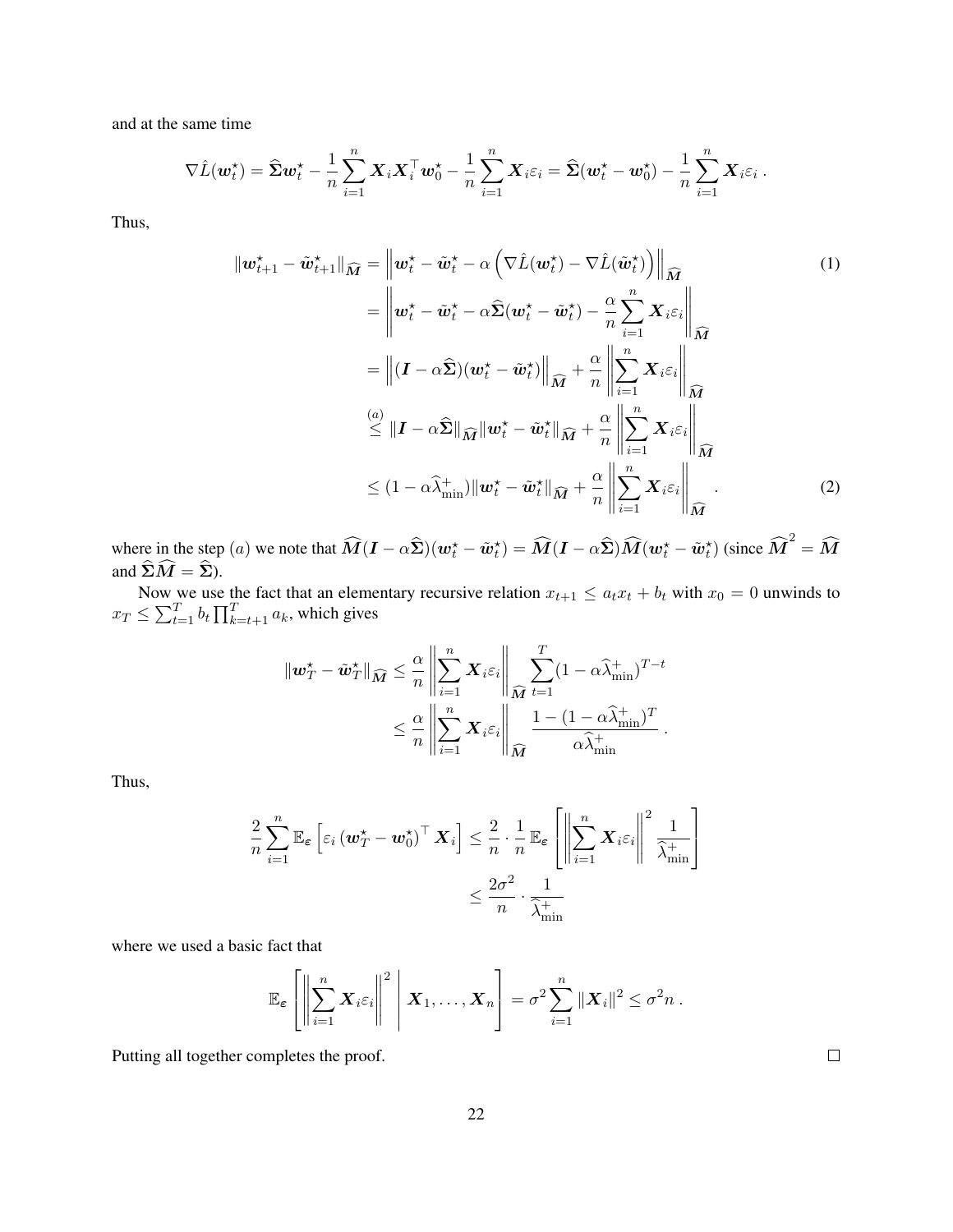#### C.3 Concentration of the Smallest Non-zero Eigenvalue

In this section we take a look at the behaviour of  $\hat{\lambda}^+_{\text{min}}$  assuming that training instances are now *random* independent vectors  $X_1, \ldots, X_n$  sampled i.i.d. from some underlying marginal density. Recall that the sample covariance matrix is  $\hat{\Sigma} = (X_1 X_1^\top + \cdots + X_n X_n^\top)/n$ . We focus on the concentration of  $\hat{\lambda}_{\min}^+ =$  $\lambda_{\min}^+(\hat{\Sigma})$  around its population counterpart  $\lambda_{\min}^+ = \lambda_{\min}^+(\Sigma)$ , where  $\Sigma$  is the population covariance matrix:  $\Sigma = \mathbb{E}[X_1 X_1^{\top}]$ . Note that defining  $X = [X_1, \dots, X_n] \in \mathbb{R}^{d \times n}$  we have:  $\hat{\Sigma} = X X^{\top}/n$ .

In particular, we are concerned with a non-asymptotic version of the *Bai-Yin law* [\[Bai and Yin,](#page-13-0) [1993\]](#page-13-0), which says that the smallest eigenvalue (for  $d \leq n$ ), or the  $(d - n + 1)$ -th smallest eigenvalue (for  $d > n$ ), of a sample covariance matrix with independent entries has almost surely an asymptotic behavior  $(1 - \sqrt{d/n})^2$ as  $n \to \infty$ . The setting  $d > n$  is essential for our case, as it corresponds to overparametrization. However, unlike [Bai and Yin](#page-13-0) [\[1993\]](#page-13-0), we do not assume independence of entries, but rather independence of observations (columns of  $X$ ). This will be done by introducing a distributional assumption on observations: we assume that observations are *sub-Gaussian*.

**Definition 2** (Sub-Gaussian random vectors). A random vector  $X \in \mathbb{R}^d$  is sub-Gaussian if the random variables  $\bm{X}^\top \bm{y}$  are sub-Gaussian for all  $\bm{y} \in \mathbb{R}^d$ . The sub-Gaussian norm of a random vector  $\bm{X} \in \mathbb{R}^d$  is *defined as*

$$
\|\boldsymbol{X}\|_{\psi_2} = \sup_{\|\boldsymbol{y}\|=1} \sup_{p\geq 1} \left\{ \frac{1}{\sqrt{p}} \mathbb{E}[\|\boldsymbol{X}^\top \boldsymbol{y}|^p]^{\frac{1}{p}} \right\}.
$$

We will also require the following definition.

**Definition 3** (Isotropic random vectors). A random vector  $X \in \mathbb{R}^d$  is called isotropic if its covariance is the identity:  $\mathbb{E}\left[\boldsymbol{X}\boldsymbol{X}^\top\right]=\boldsymbol{I}.$  Equivalently,  $\boldsymbol{X}$  is isotropic if  $\mathbb{E}[(\boldsymbol{X}^\top \boldsymbol{x})^2]=\|\boldsymbol{x}\|^2$  for all  $\boldsymbol{x}\in\mathbb{R}^d.$ 

Let  $\Sigma^{\dagger}$  be the Moore-Penrose pseudoinverse of  $\Sigma$ . In Appendix [D](#page-22-0) we prove the following.

**Lemma 1.** Let  $\boldsymbol{X} = [\boldsymbol{X}_1,\ldots,\boldsymbol{X}_n] \in \mathbb{R}^{d \times n}$  be a matrix with i.i.d. columns, such that  $\max_i \|\boldsymbol{X}_i\|_{\psi_2} \leq K$ ,  $a$ nd let  $\widehat{\mathbf{\Sigma}} = \bm{X} \bm{X}^\top/n$ , and  $\bm{\Sigma} = \mathbb{E}[\bm{X}_1 \bm{X}_1^\top]$ . Then, for every  $x \geq 0$ , with probability at least  $1 - 2e^{-x}$ , we *have*

$$
\lambda_{\min}^+(\widehat{\boldsymbol{\Sigma}}) \ge \lambda_{\min}^+(\boldsymbol{\Sigma}) \left(1 - K^2 \left(c\sqrt{\frac{d}{n}} + \sqrt{\frac{x}{n}}\right)\right)_+^2 \quad \text{for } n \ge d,
$$

and furthermore, assuming that  $\left\| \boldsymbol{X}_{i}\right\| _{\mathbf{\Sigma}^{\dagger}}=% \mathbf{I}_{i}$  $d \text{ } a.s. \text{ for all } i \in [n], \text{ we have}$ 

$$
\lambda^+_{\min}(\widehat{\boldsymbol{\Sigma}}) \ge \lambda^+_{\min}(\boldsymbol{\Sigma}) \left( \sqrt{\frac{d}{n}} - K^2 \left( c + 6\sqrt{\frac{x}{n}} \right) \right)_+^2 \quad \text{for } n < d,
$$

*where we have an absolute constant*  $c = 2^{3.5}\sqrt{\ln(9)}$ *.* 

Next we present the proof of the Lemma.

### <span id="page-22-0"></span>D Concentration of the Smallest Non-zero Eigenvalue: Proof

<span id="page-22-1"></span>The next theorem gives us a non-asymptotic version of Bai-Yin law [\[Bai and Yin,](#page-13-0) [1993\]](#page-13-0) for rectangular matrices whose rows are sub-Gaussian isotropic random vectors.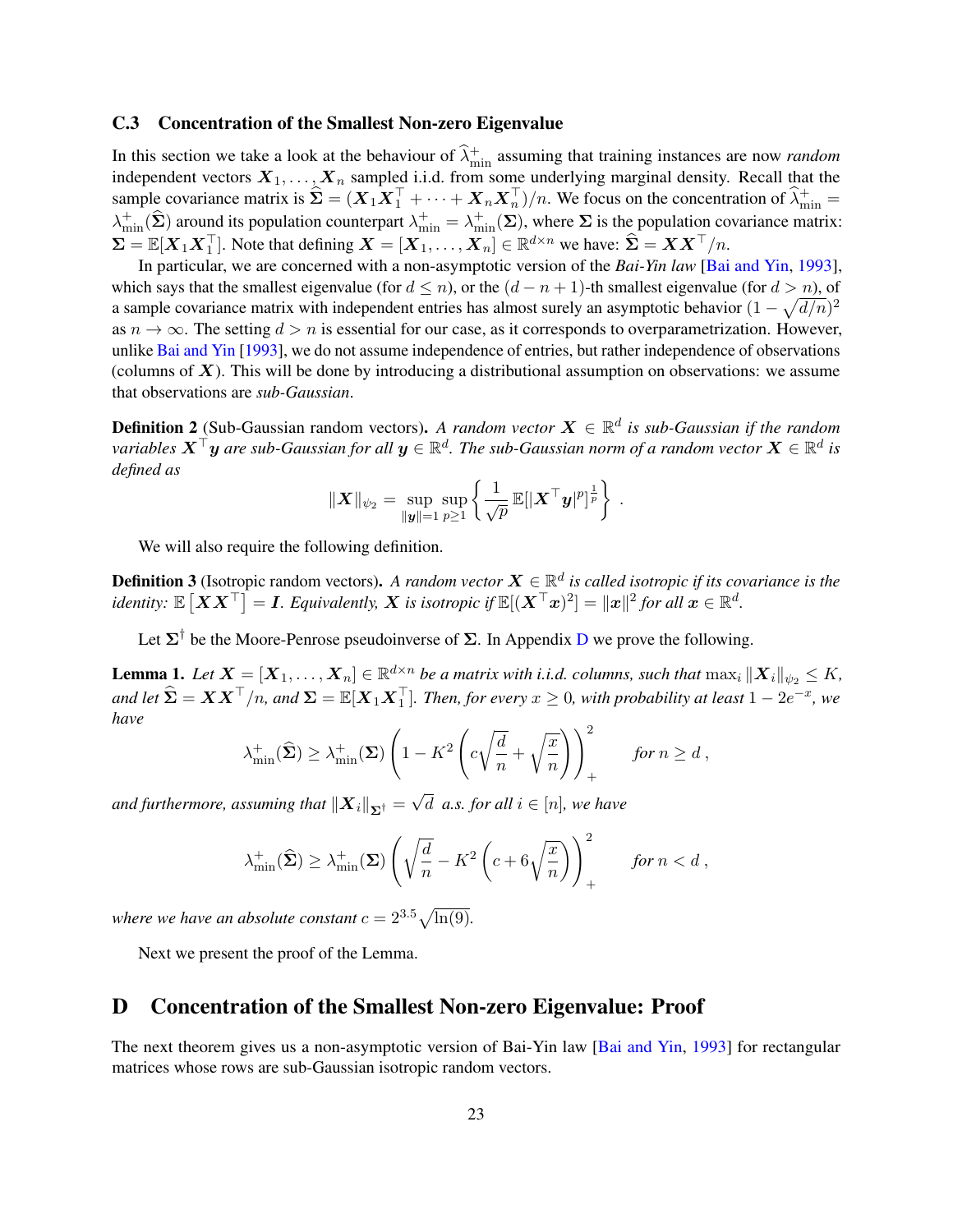**Theorem 4** ([\[Vershynin,](#page-12-15) [2012,](#page-12-15) Theorem 5.39]). Let  $A \in \mathbb{R}^{n \times d}$  whose rows  $(A^{\top})_i$  are independent sub-Gaussian isotropic random vectors in  $\R^d$ , such that  $K=\max_{i\in[n]}\|(A^\top)_i\|_{\psi_2}.$  Then for every  $x\geq 0$ , with *probability at least* 1 − 2e <sup>−</sup><sup>x</sup> *one has*

$$
\sqrt{n} - 2^{3.5} K^2(\sqrt{\ln(9)d} + \sqrt{x}) \le s_{\min}(\boldsymbol{A}) \le s_{\max}(\boldsymbol{A}) \le \sqrt{n} + 2^{3.5} K^2(\sqrt{\ln(9)d} + \sqrt{x})
$$

.

<span id="page-23-0"></span>**Theorem 5** ([\[Vershynin,](#page-12-15) [2012,](#page-12-15) Theorem 5.58]). Let  $A \in \mathbb{R}^{d \times n}$  whose columns  $A_i$  are independent sub- $Gaussian$  *isotropic random vectors in*  $\R^d$  *with*  $\|\bm{A}_i\|=\sqrt{d}$  *a.s., such that*  $K=\max_{i\in[n]}\|\bm{A}_i\|_{\psi_2}.$  *Then for*  $every\ x \geq 0$ , with probability at least  $1 - 2e^{-x}$  one has

√  $\overline{d} - 2^{3.5} K^2(\sqrt{\ln(9)n} + 6\sqrt{x}) \leq s_{\min}(\boldsymbol{A}) \leq s_{\max}(\boldsymbol{A}) \leq$  $\sqrt{d} + 2^{3.5} K^2(\sqrt{\ln(9)n} + 6\sqrt{x})$ 

Above two theorems lead to the following non-asymptotic version of a Bai-Yin law.

*Proof of Lemma [1.](#page-6-5)* The proof considers two cases: 1) when number of observations exceeds the dimension, which is handled by the concentration of a minimal non-zero eigenvalue of a covariance matrix; 2) when dimension exceeds number of observations, which is handled by concentration of the Gram matrix.

**Case**  $n \geq d$ . We will apply Theorem [4](#page-22-1) with  $A = (\Sigma^{\dagger \frac{1}{2}} X)^{\top}$  whose rows are independent and isotropic, and in addition by Cauchy-Schwarz inequality:

$$
\|\boldsymbol{\Sigma}^{\dagger\frac{1}{2}}\|s_{\text{min}}(\boldsymbol{X}^{\top})\geq s_{\text{min}}\left((\boldsymbol{\Sigma}^{\dagger\frac{1}{2}}\boldsymbol{X})^{\top}\right)\geq \sqrt{n}-2^{3.5}K^2(\sqrt{\ln(9)d}+\sqrt{x})
$$

with probability at least  $1 - e^{-x}$  for  $x > 0$ . Observing that  $\|\Sigma^{\dagger \frac{1}{2}}\| = s_{\min}^+(\Sigma)^{-1/2}$ , this implies that

$$
s_{\min}(\mathbf{X}^{\top}) \ge \sqrt{s_{\min}^{+}(\boldsymbol{\Sigma})} \left( \sqrt{n} - 2^{3.5} K^2 \left( \sqrt{\ln(9) d} + \sqrt{x} \right) \right) ,
$$

while dividing through by  $\sqrt{n}$ , taking the non-negative part of the r.h.s. and squaring gives us

$$
\lambda_{\min}(\widehat{\boldsymbol{\Sigma}}) \geq \lambda_{\min}^+(\boldsymbol{\Sigma}) \left(1 - 2^{3.5} K^2 \left(\sqrt{\ln(9) \frac{d}{n}} + \sqrt{\frac{x}{n}}\right)\right)_+^2.
$$

**Case**  $n < d$ . In this case we essentially study concentration of a smallest singular value of a Gram matrix  $\hat{G} = \frac{1}{d}X^{\top}X$ . For the case  $n < d$ , Theorem [4](#page-22-1) would give us a vacuous estimate, and therefore we rely  $\mathbf{G} = \frac{1}{d} \mathbf{A} \mathbf{A}$ . For the case  $n \leq d$ , Theorem 4 would give us a vacuous estimate, and therefore we fely on Theorem [5](#page-23-0) which requires additional assumption that columns of X lie on a (elliptic) sphere of radiu In particular, similarly as before, applying Theorem [5](#page-23-0) to the matrix  $\Sigma^{\dagger \frac{1}{2}}X$  with isotropic columns  $\Sigma^{\dagger \frac{1}{2}}X_i$ satisfying  $\| \Sigma^{\dagger \frac{1}{2}} X_i \| =$  $^{\sim}$ d a.s. for all  $i \in [n]$ , we get

$$
\|\boldsymbol{\Sigma}^{\dagger\frac{1}{2}}\|s_{\min}(\boldsymbol{X})\geq s_{\min}\left(\boldsymbol{\Sigma}^{\dagger\frac{1}{2}}\boldsymbol{X}\right)\geq \sqrt{d}-2^{3.5}K^2(\sqrt{\ln(9)n}+6\sqrt{x})
$$

with probability at least  $1 - e^{-x}$  for  $x > 0$ . Again, this gives us

$$
s_{\min}\left(\boldsymbol{X}\right) \geq \sqrt{s_{\min}^+\!\left(\boldsymbol{\Sigma}\right)} \left(\sqrt{d} - 2^{3.5} K^2 \left(\sqrt{\ln(9) \, n} + 6 \sqrt{x}\right)\right) \;,
$$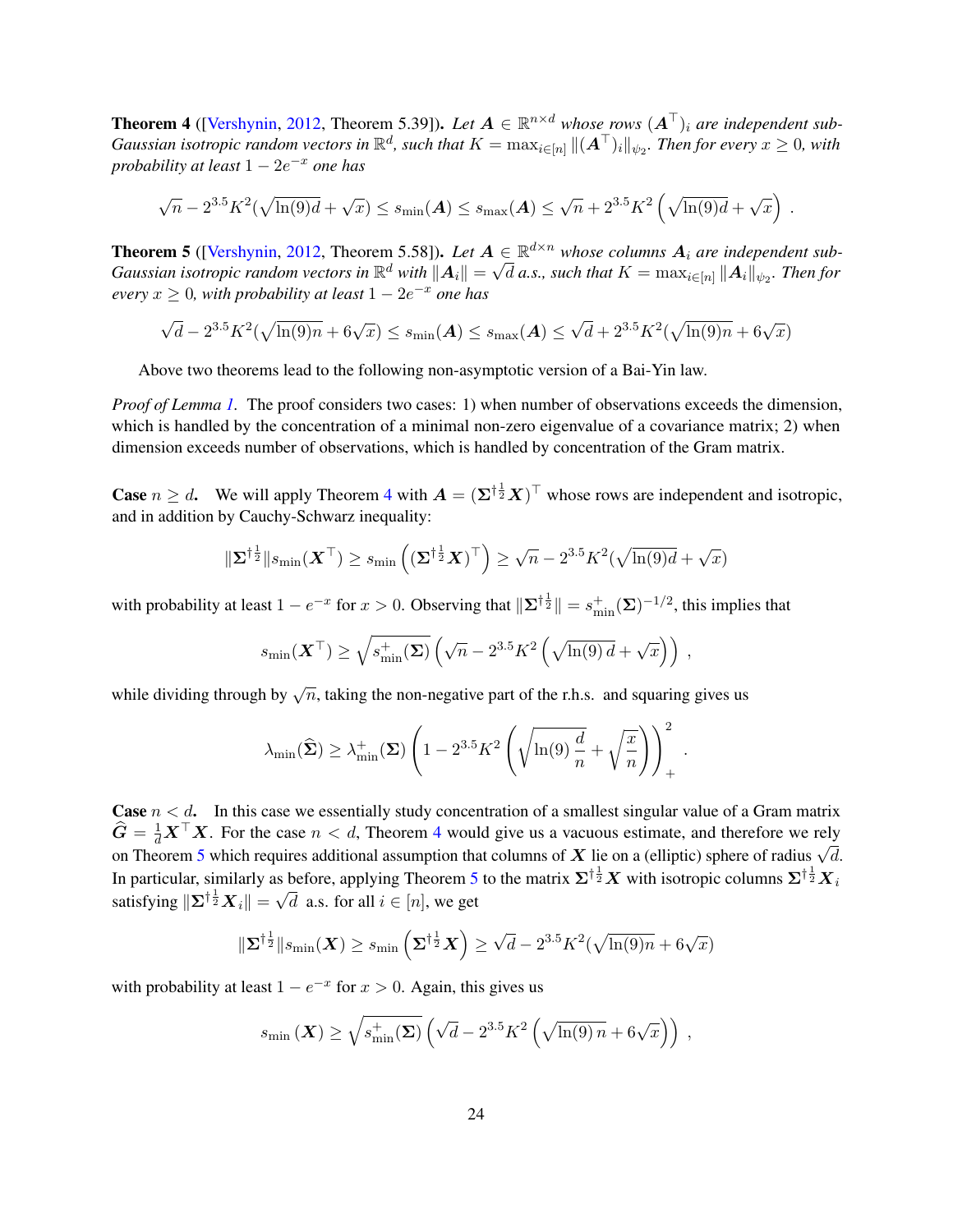while dividing through by  $\sqrt{d}$ , taking the non-negative part of the r.h.s. and squaring gives us

$$
\lambda_{\min}(\widehat{G}) \ge \lambda_{\min}^+(\Sigma) \left(1 - 2^{3.5} K^2 \left(\sqrt{\ln(9) \frac{n}{d}} + 6\sqrt{\frac{x}{d}}\right)\right)_+^2.
$$

Now we relate  $\lambda_{\min}(\widehat{G})$  to the smallest non-zero eigenvalue of  $\widehat{\Sigma}$  (see also [\[Bai and Yin,](#page-13-0) [1993,](#page-13-0) Remark 1]). The smallest eigenvalue of  $d\hat{G}$  corresponds to  $d-n+1$ -th smallest eigenvalue of  $n\hat{\Sigma}$ , that is  $d\lambda_{\min}(\hat{G}) =$  $n\lambda_{\min}^+(\hat{\Sigma})$ . That said, multiplying the previous inequality through by  $d/n$  and rearranging, we get

$$
\lambda_{\min}^+(\widehat{\boldsymbol{\Sigma}}) \ge \lambda_{\min}^+(\boldsymbol{\Sigma}) \left( \sqrt{\frac{d}{n}} - 2^{3.5} K^2 \left( \sqrt{\ln(9)} + 6\sqrt{\frac{x}{n}} \right) \right)_+^2
$$

The proof is now complete.

# <span id="page-24-0"></span>E Bounding the third term (orthogonal complement)

Finally, we take care of  $\mathbb{E}[\|\mathbf{w}^*\|_{I-\widehat{M}}^2]$ . Clearly, in the underparameterized case  $d \ge n$ ,  $\mathbb{E}[\|\mathbf{w}^*\|_{I-\widehat{M}}^2] = 0$ and so we will not consider such a case. On the other hand, in the overparameterized case, we argue that whenever the spectrum of  $\widehat{M}$  decays sufficiently quickly, the term of interest will behave as  $\|w^*\|^2/\sqrt{n}$ .

Consider the following theorem due to [\[Shawe-Taylor et al.,](#page-12-13) [2005,](#page-12-13) Theorem 1], which is concerned with the magnitude of projection onto partial eigenbasis of a covariance matrix (they state the theorem for Kernel-PCA, however we adapt it here for the Euclidean space):

**Theorem 6** ([\[Shawe-Taylor et al.,](#page-12-13) [2005,](#page-12-13) Theorem 1]). *Denote the k-"tail" of eigenvalues of*  $\hat{\Sigma}$  *as* 

<span id="page-24-1"></span>
$$
\hat{\lambda}^{>k} = \sum_{i=k+1}^{n} \hat{\lambda}_i.
$$

*Then, for any*  $\boldsymbol{z} \in \mathbb{R}^d$ , with probability at least  $1 - \delta$  over S, for all  $r \in [n]$ ,

$$
\mathbb{E}\left[\|P_{\boldsymbol{U}_r}^{\perp}(\boldsymbol{z})\|_2^2\right] \leq \min_{k\in[r]}\left\{\frac{1}{n}\cdot\hat{\lambda}^{>k} + \frac{1+\sqrt{k}}{\sqrt{n}}\sqrt{\frac{2}{n}\sum_{i=1}^n\|\boldsymbol{X}_i\|^2}\right\} + \|\boldsymbol{z}\|_2^2\sqrt{\frac{18}{n}\cdot\ln\left(\frac{2n}{\delta}\right)}~.
$$

Since the rank of the covariance matrix in our case is  $n$  and inputs lie on a unit sphere, we have that w.p. at least  $1 - \delta$  over S,

$$
\mathbb{E}\left[\left\|\boldsymbol{w}^{\star}\right\|_{\boldsymbol{I}-\widehat{\boldsymbol{M}}}^{2}\right] \leq \min_{k\in[n]} \left\{\frac{1}{n} \cdot \widehat{\lambda}^{>k} + \left(1+\sqrt{k}\right)\sqrt{\frac{2}{n}}\right\} + \|\boldsymbol{w}^{\star}\|_{2}^{2} \sqrt{\frac{18}{n} \cdot \ln\left(\frac{2n}{\delta}\right)}\tag{3}
$$

Thus, assuming that eigenvalues decay quickly enough that is  $\hat{\lambda}_i = Cb^{-i}$  for some constants  $C > 0, b > 0$  $1, i \in \mathbb{N}$ , the above projection behaves as (w.h.p. over S)

$$
\mathbb{E}\left[\left\|\boldsymbol{w}^{\star}\right\|_{\boldsymbol{I}-\widehat{\boldsymbol{M}}}^{2}\right]=\tilde{\mathcal{O}}\left(\frac{\|\boldsymbol{w}^{\star}\|_{2}^{2}}{\sqrt{n}}\right) \quad \text{as} \quad n \to \infty.
$$

 $\Box$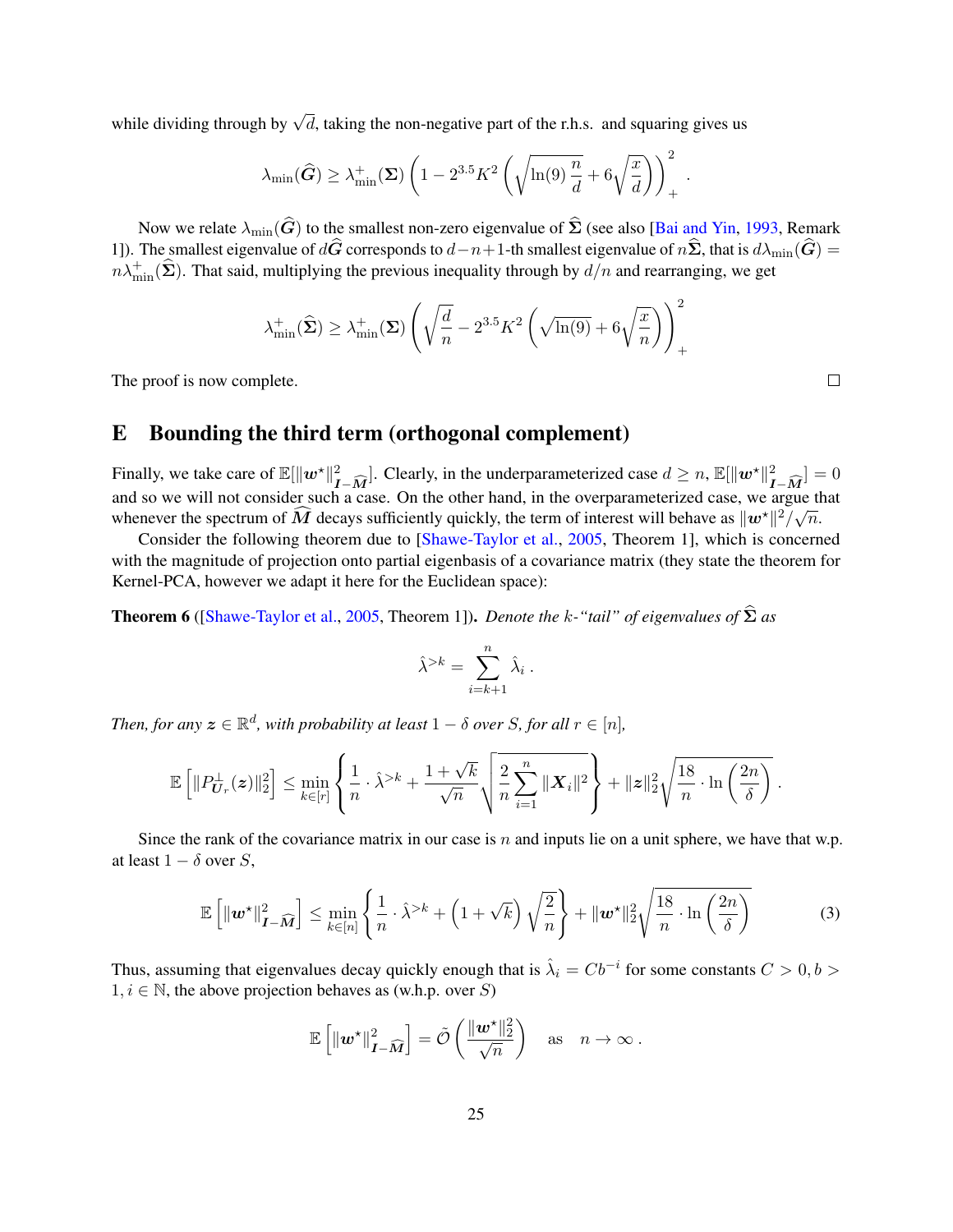A natural question is whether we indeed typically observe a polynomial decay of the spectrum. As an illustrative example we consider a simulation where inputs are sampled uniformly from a unit sphere for the sample size  $n \in \{2^i : i \in [13]\}$  and  $d = 10n$ . The  $\min_{k \in [n]} \{ \ldots \}$  term in Eq. [\(3\)](#page-24-1) is plotted against the sample size in Fig. [5.](#page-25-1) We observe that the term exhibits polynomial decay.

<span id="page-25-1"></span>

Figure 5: Decay of the  $\min_{k \in [n]} \{...\}$  term in Eq. [\(3\)](#page-24-1) for inputs distributed on a unit sphere. Here  $d = 10n$ . Error bars are omitted due to insignificant scale.

# <span id="page-25-0"></span>F More on the effect of depth

In section [5,](#page-8-0) we suggested that the ill-conditioning of the intermediary features of a neural network is not only due to the size of the network, but also to the weights distribution across the layers. More particularly, we suggest here that the optimization difficulty we observe for deep neural networks is linked among other factors to the minimum eigenvalue of the activations of the penultimate layer.

To support our hypothesis, we run an experiment where we train networks of a fixed width (equal to 500) and depth varying from 2 to 10. We track the test error at various stages of training and the minimum eigenvalue of the features of the last layer. In Figure [6,](#page-26-0) we can observe that as expected, the deeper the network, the harder it is to train them. This is reflected in the increasing test error. For the deepest network, simple gradient descent fails to obtain a reasonable performance even after 10000 iterations. Moreover, we observe that the deeper the network, the smaller is the minimum eigenvalue, and the most ill-conditioned settings get even worse with training.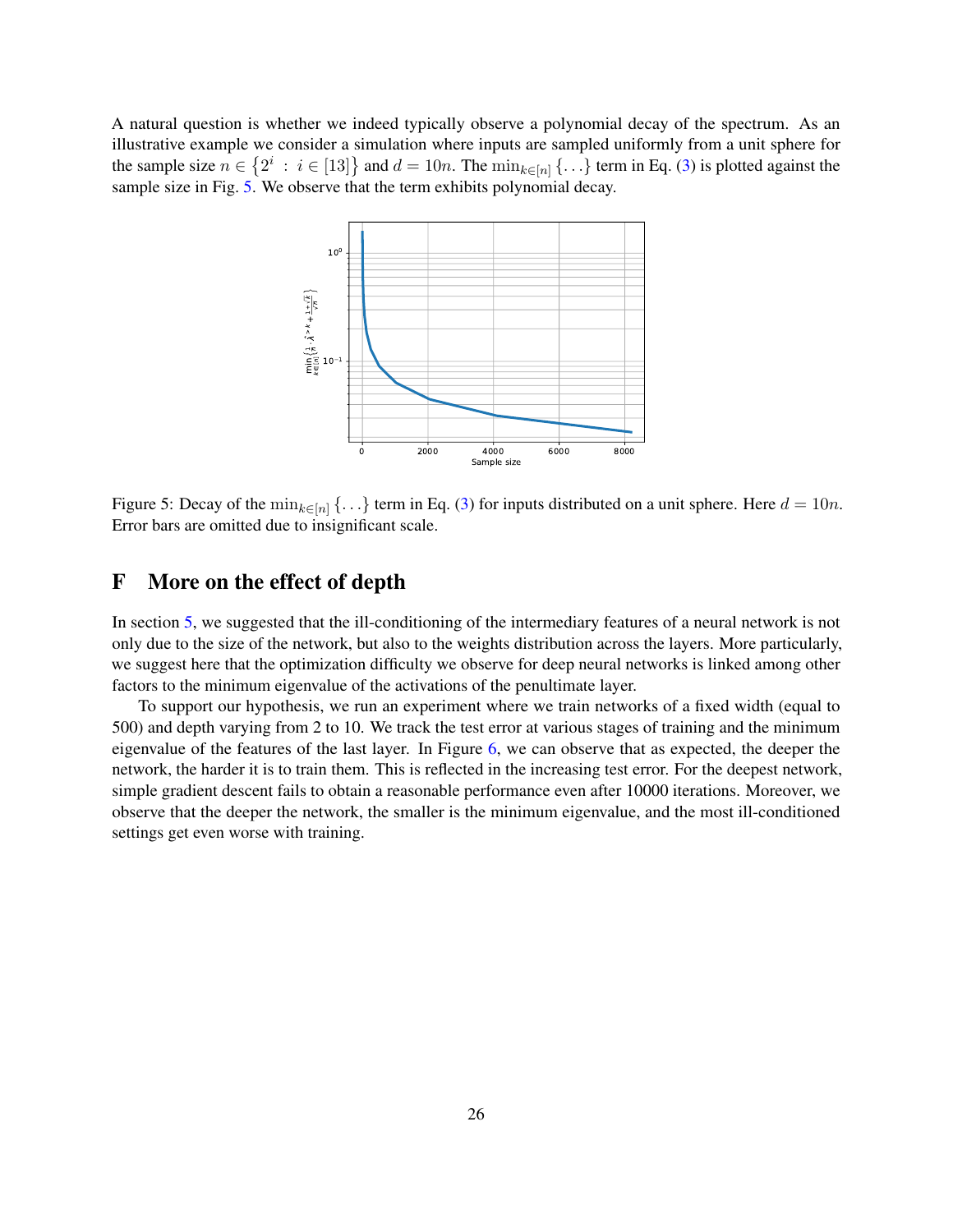

<span id="page-26-0"></span>Figure 6: Mean test error and minimum eigenvalue for networks of fixed width = 500 and varying depth: MNIST - 1000 samples for training, 10000 samples for test, networks trained with gradient descent and step size 0.01.

To further this analysis, we also compare networks with 3 hidden layers where we increase the width in all the layers and in the penultimate layer only, creating bottleneck in the earlier layers. This experiment complements Figure [3.](#page-10-1) In Figure [7,](#page-27-1) we observe that the bottleneck results in a more important drop in the eigenvalue around the width 1000 (width of the last layer in this case). Moreover, the minimum eigenvalue stays smaller than the other considered architectures when we increase the depth. This is reflected in a higher test error, confirming once more the effect of the conditioning of the last layer features on the final performance of the network when trained with gradient descent.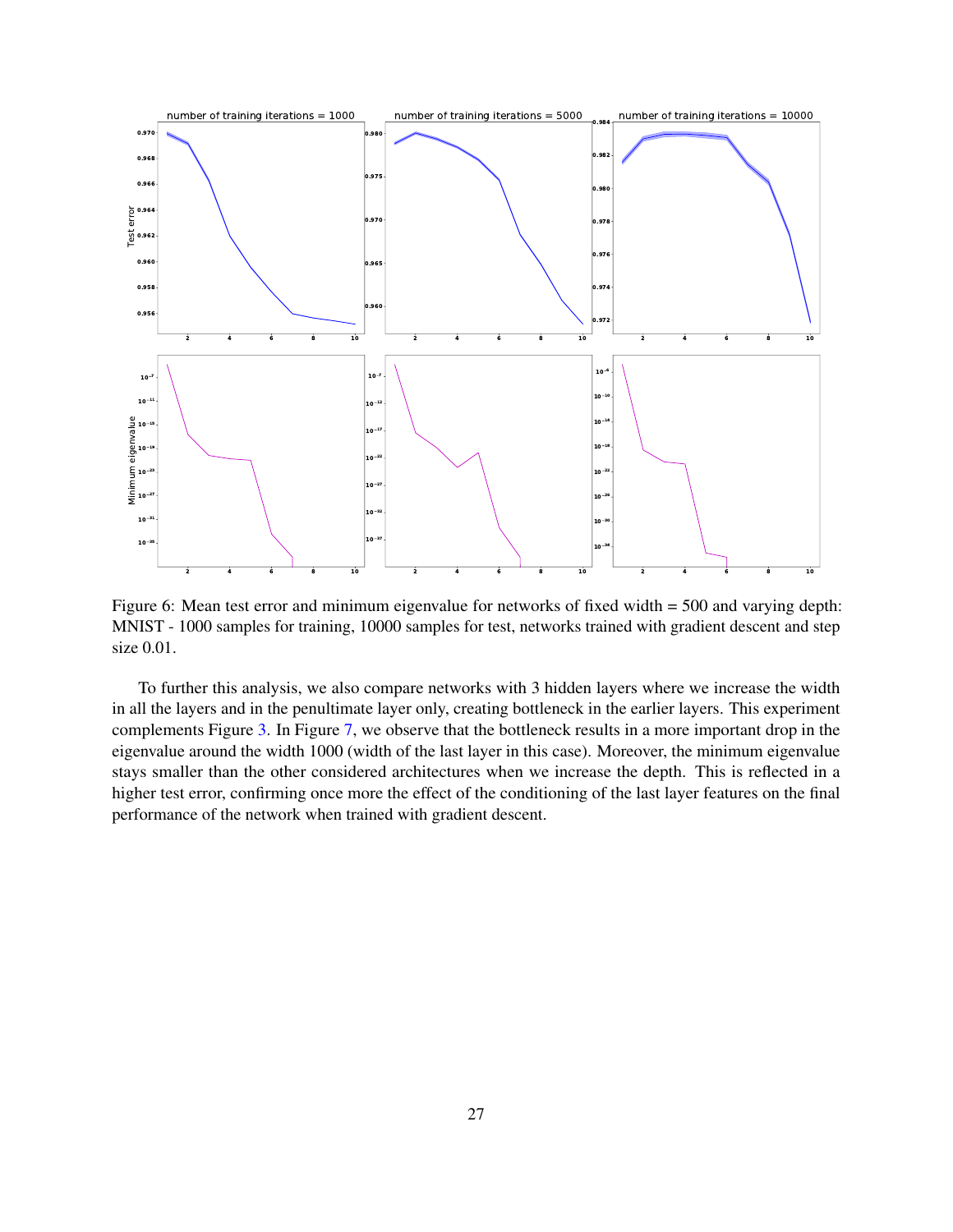

<span id="page-27-1"></span>Figure 7: Training networks of increasing width with 1 and 3 hidden layers on MNIST - For the version with bottleneck, only the size of the last hidden layer is increased, while the other layers are composed of 10 neurons: (a) Minimum positive eigenvalue of the intermediary features at initialization - (b) Test error and corresponding minimum eigenvalue of the intermediary features at different iterations

# <span id="page-27-0"></span>G Additional Empirical Evaluation

### G.1 Experimental settings - More details

In our experiments, we considered two datasets: MNIST and FashionMNIST. Both datasets have an input dimension of 784 and a training set of  $6.10^4$  samples. As our theory predicts that the drop in the minimum eigenvalue and the performance of the models happens when the feature size reaches the size of the training set, and in order to keep our model tractable, we use subsets of size 1000 of the training sets. These subsets are randomly chosen and kept the same when the size of the model increases. All the models are trained with plain gradient descent, with a fixed step size. We use a step size of 0.01 unless stated otherwise. All the weights of the networks are initialized from a truncated normal distribution with a scaled variance. Finally, for the MNIST experiment in Figure [2,](#page-9-0) the mean and standard errors are estimated from runs with different seeds. For the other experiments, the mean and standard errors of the test error are estimated by splitting the test set into 10 subsets.

#### G.2 More on the effect of architectural choices

In section [5,](#page-8-0) we suggested that for neural networks the quantity of interest might also be  $\hat{\lambda}^+_{\text{min}}$  for intermediary features, which is affected by size of the model but also by the distribution of the weights and architectural choices. Section [F](#page-25-0) shows some experiments that validate this hypothesis. To further our analysis, we question here the impact of skip connections on the eigenvalue of features at initialization. The difficulty that depth cause for the optimization of neural networks led to our reliance on skip connections among other tricks [\[De](#page-13-8) [and Smith,](#page-13-8) [2020\]](#page-13-8). Here, we hypothesize that skip connections make the optimization of deep networks easier thanks to a better conditioning of the feature, through a less severe drop in the minimum eigenvalue around the interpolation threshold. Figure [8](#page-28-0) shows that for a deep network with skip connection, the minimum eigenvalue of the penultimate layer activations behaves like this of a shallow neural network.